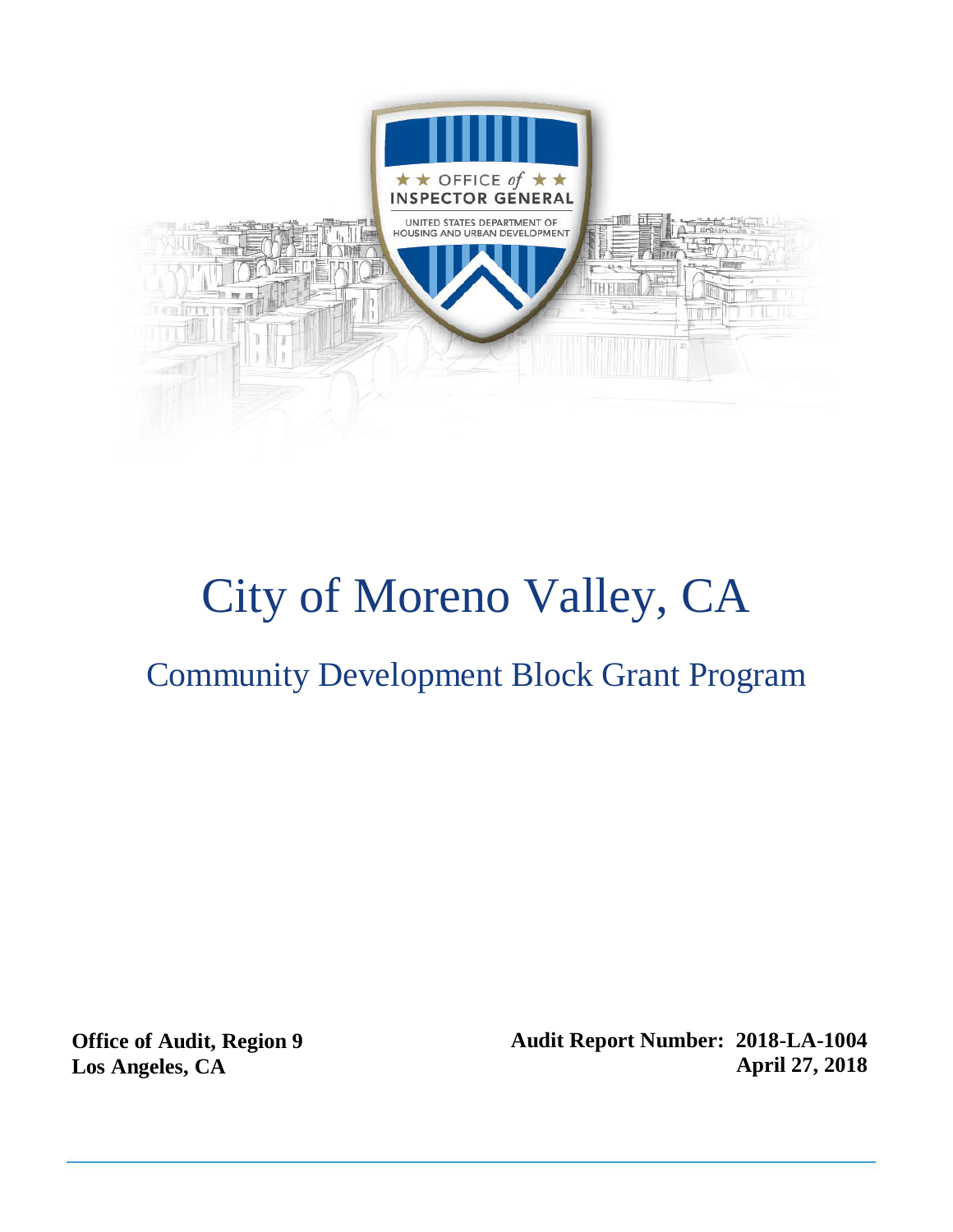

| To:      | Chin Woo Choi, Acting Director/Program Manager, Los Angeles Office of<br>Community Planning and Development, 9DD      |
|----------|-----------------------------------------------------------------------------------------------------------------------|
|          | //SIGNED//                                                                                                            |
| From:    | Tanya E. Schulze, Regional Inspector General for Audit, 9DGA                                                          |
| Subject: | The City of Moreno Valley, CA, Did Not Administer Its Code Enforcement<br>Program in Accordance with HUD Requirements |

Attached is the U.S. Department of Housing and Urban Development (HUD), Office of Inspector General's (OIG) final results of our review of the City of Moreno Valley's Community Development Block Grant program.

HUD Handbook 2000.06, REV-4, sets specific timeframes for management decisions on recommended corrective actions. For each recommendation without a management decision, please respond and provide status reports in accordance with the HUD Handbook. Please furnish us copies of any correspondence or directives issued because of the audit.

The Inspector General Act, Title 5 United States Code, section 8M, requires that OIG post its publicly available reports on the OIG website. Accordingly, this report will be posted at [http://www.hudoig.gov.](http://www.hudoig.gov/)

If you have any questions or comments about this report, please do not hesitate to call me at 213-534-2471.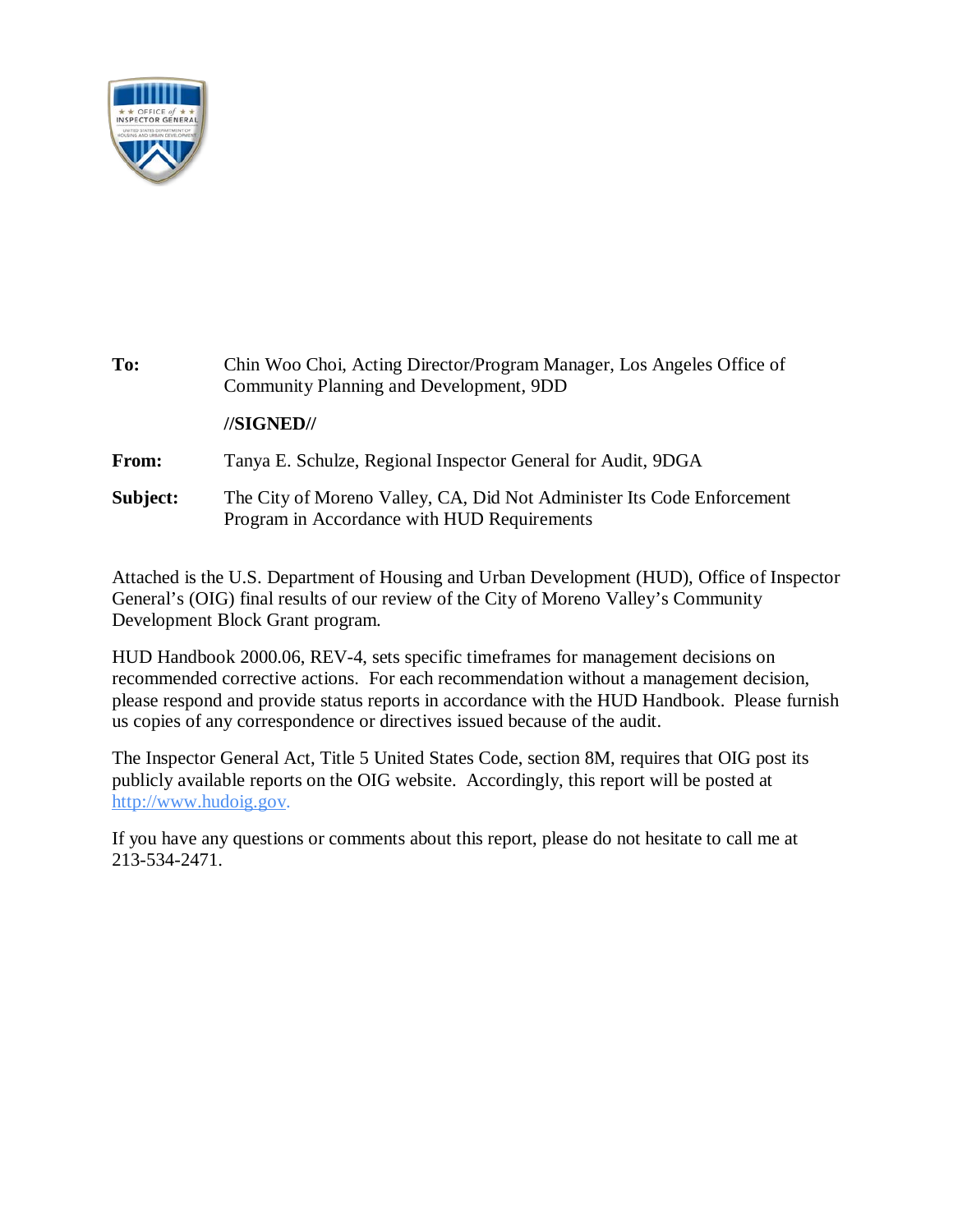

**Audit Report Number: 2018-LA-1004 Date: April 27, 2018**

**The City of Moreno Valley, CA, Did Not Administer Its Code Enforcement Program in Accordance With HUD Requirements**

## **Highlights**

## **What We Audited and Why**

We audited the City of Moreno Valley's Community Development Block Grant (CDBG) program, based on a referral from the Office of the Inspector General's Los Angeles Office of Investigation, identifying the concerns of the Los Angeles Office of Community Planning and Development that the City did not properly charge salaries to the CDBG code enforcement program. The objective of our audit was to determine whether the City correctly administered its code enforcement program.

### **What We Found**

The City did not administer its code enforcement program in accordance with U.S. Department of Housing and Urban Development (HUD) requirements. Specifically, it did not (1) have a sufficient definition of deterioration or a written strategy describing how the program would be used to arrest the decline in CDBG-eligible target areas or (2) maintain adequate support for the eligibility of code enforcement payroll costs. This condition occurred because the City did not have adequate written procedures or controls to ensure that it met HUD requirements and City staff was not sufficiently knowledgeable of the program requirements. As a result, the City could not support \$797,222 in code enforcement salary expenditures.

### **What We Recommend**

We recommend that the Acting Director of HUD's Los Angeles Office of Community Planning and Development require the City to (1) support charges made to the code enforcement program or repay the program \$797,222 from non-Federal funds, (2) develop and implement written policies to define deteriorated areas and establish a written plan of how the program would be used to arrest the decline in CDBG-eligible target areas, (3) develop and implement written controls to allocate code enforcement officers' costs among different CDBG activities and other funding sources and to properly record work hours for inspection activities, and (4) provide training on HUD requirements to code enforcement staff.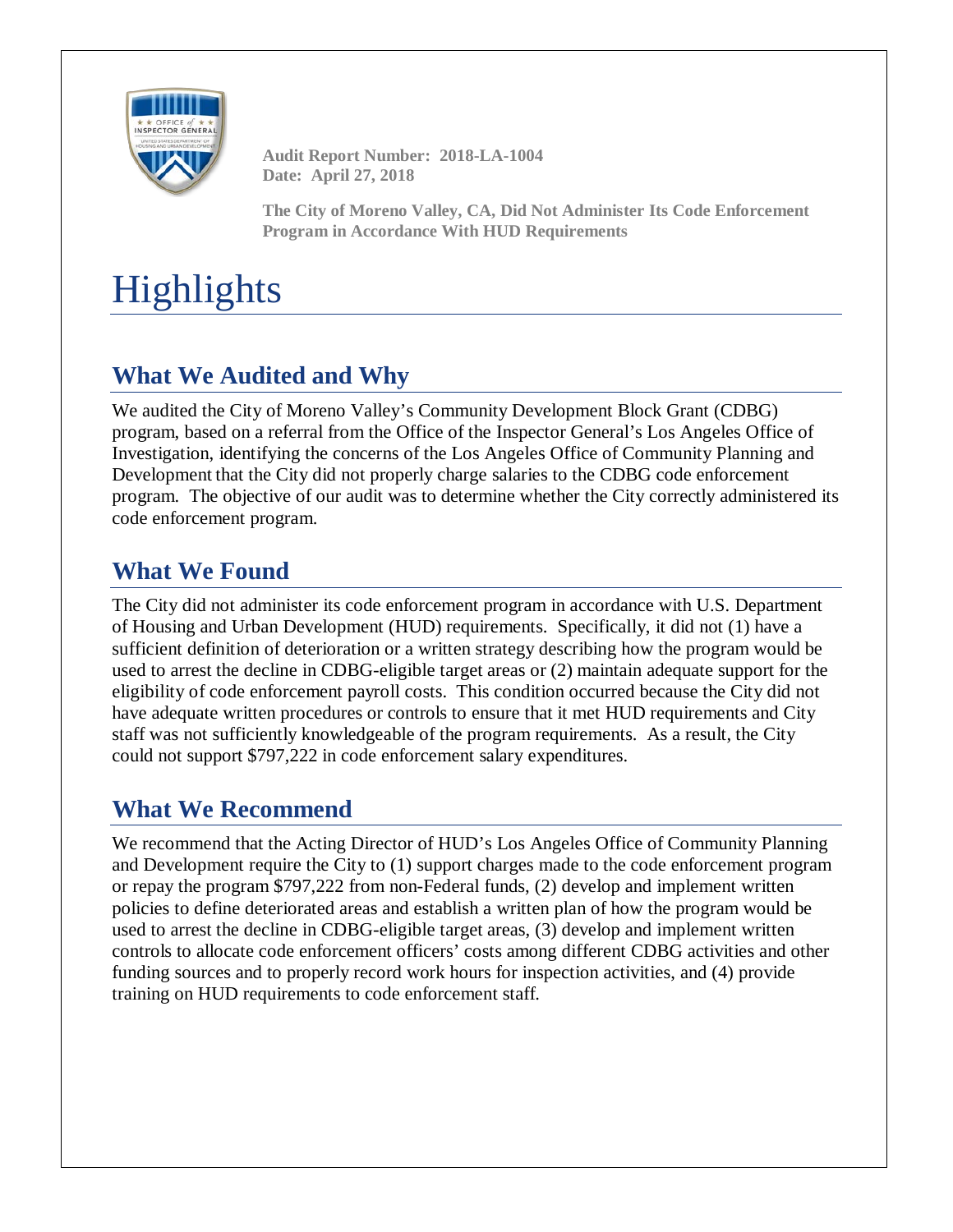## **Table of Contents**

| Finding 1: The City Did Not Administer Its Code Enforcement Program in |  |
|------------------------------------------------------------------------|--|
|                                                                        |  |
|                                                                        |  |
|                                                                        |  |
|                                                                        |  |
|                                                                        |  |
|                                                                        |  |
|                                                                        |  |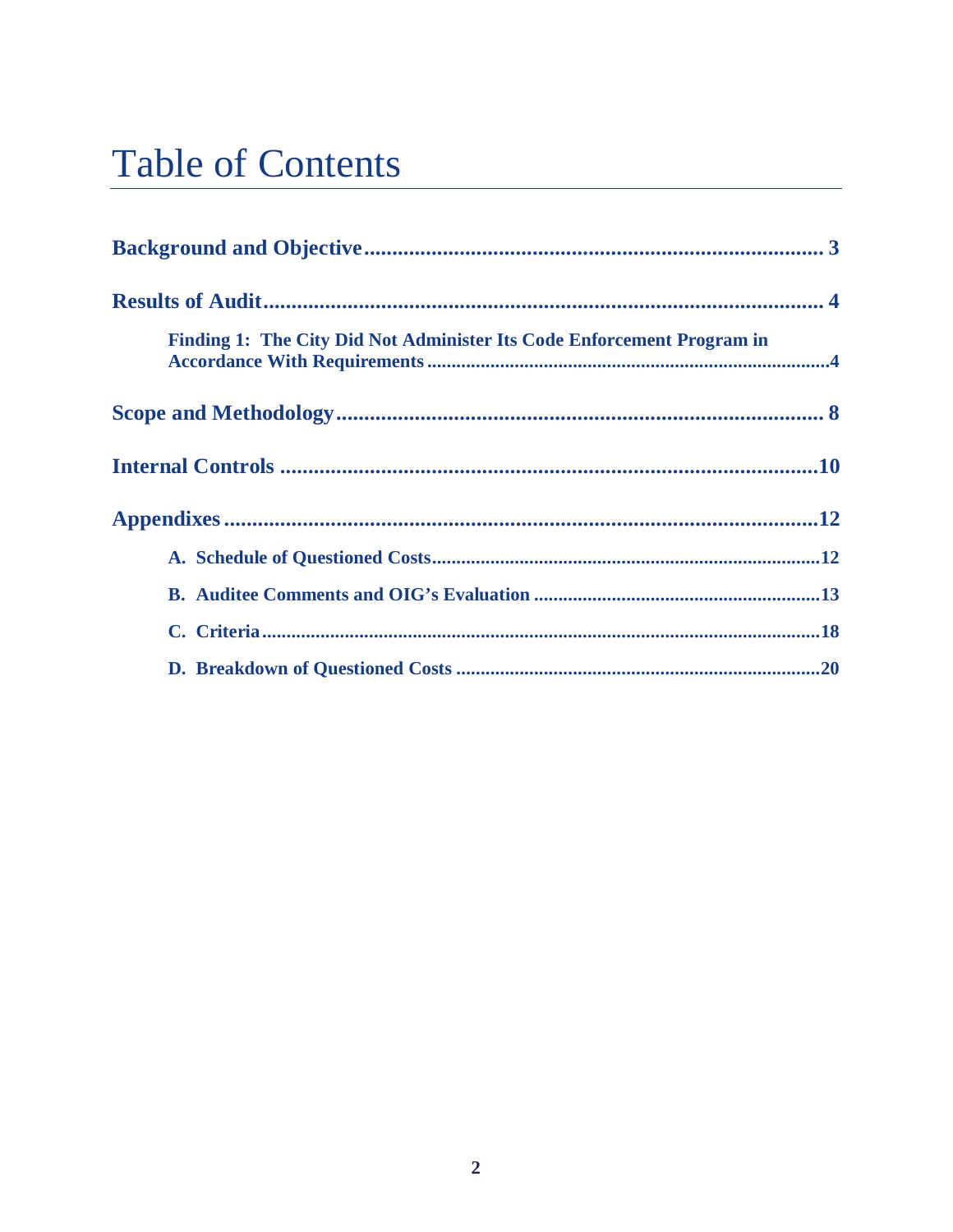## <span id="page-4-0"></span>Background and Objective

The City of Moreno Valley, CA, receives Community Development Block Grant (CDBG) funds from the U.S. Department of Housing and Urban Development's (HUD) entitlement program. The CDBG program provides annual grants to entitled cities and counties to develop viable urban communities by providing decent housing and a suitable living environment and by expanding economic opportunities, principally for low- and moderate-income persons. To be eligible for funding, program-funded projects must satisfy one of three HUD national program objectives required in 24 CFR (Code of Federal Regulations) 570.208 to provide benefit to lowand moderate-income persons, prevent or eliminate slums or blight, or meet other urgent community development needs due to disasters or other emergencies.

HUD's Los Angeles Office of Community Planning and Development awarded the City \$5.9 million for program years 2014 to 2016. CDBG grant funds are administered by the City's Financial Operations Division, which is under the Financial and Management Services Department.

| <b>Program</b> year | Date use of funds<br><b>Grant number</b> |               | <b>Funding</b> |
|---------------------|------------------------------------------|---------------|----------------|
|                     | may begin                                | (entitlement) |                |
| 2014                | 7/1/2014                                 | B14MC060567   | \$1,970,284    |
| 2015                | 7/1/2015                                 | B15MC060567   | 2,020,124      |
| 2016                | 7/1/2016                                 | B16MC060567   | 1,932,762      |
|                     | 5,923,170                                |               |                |

The City provided \$797,222 in CDBG grant funds to its code enforcement program for program years 2014 to 2016. Code enforcement is defined as a process whereby local governments gain compliance with ordinances and regulations regarding health and housing codes, land use and zoning ordinances, sign standards, and uniform building and fire codes. Code enforcement may take place in primarily residential, commercial, and industrial areas.

Our audit objective was to determine whether the City administered its CDBG code enforcement program in accordance with HUD requirements.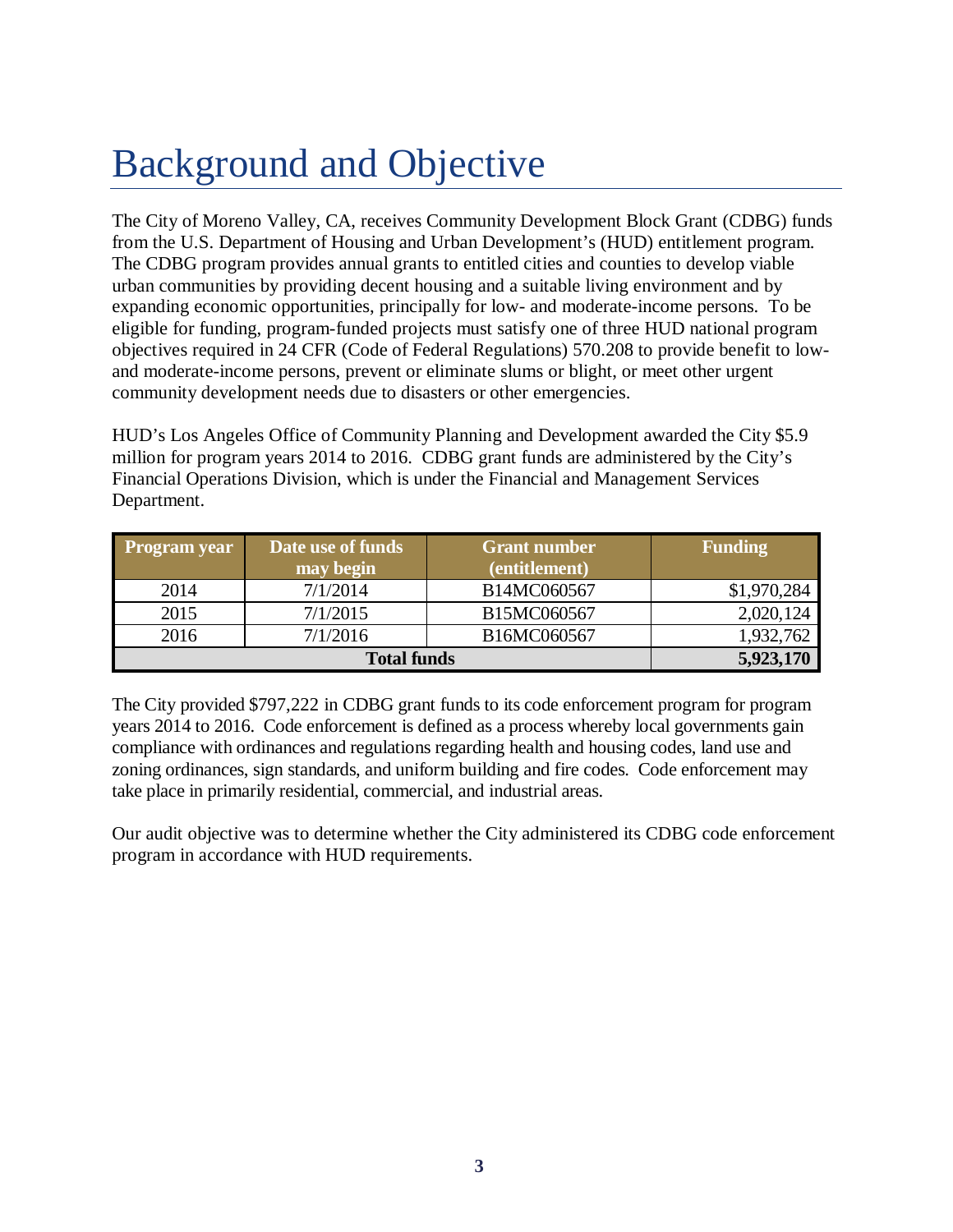## <span id="page-5-0"></span>Results of Audit

### <span id="page-5-1"></span>**Finding 1: The City Did Not Administer Its Code Enforcement Program in Accordance With Requirements**

The City did not use its CDBG funds for code enforcement in accordance with HUD requirements. Specifically, it did not (1) have a sufficient definition of deterioration or a written strategy describing how the program would be used to arrest the decline in CDBG-eligible target areas or (2) maintain adequate support for the eligibility of code enforcement payroll costs. This condition occurred because the City did not have adequate written procedures and controls over its CDBG program to ensure that it met HUD requirements and City staff was not sufficiently knowledgeable of program requirements. As a result, the City could not properly support \$797,222 in code enforcement salary expenditures.

**The City Did Not Establish and Define Deteriorated Target Areas or Develop a Strategy** The City did not have a sufficient definition of deterioration or written strategy describing how the program would be used to arrest the decline in CDBG eligible target areas. HUD regulations at 24 CFR 570.202(c), state that CDBG funds may be used for code enforcement for costs incurred for inspection for code violations and enforcement of codes in deteriorating or deteriorated areas when such enforcement, together with public or private improvements, rehabilitation, or services to be provided, may be expected to arrest the decline of the area, and 24 CFR 570.207(a)(2) prohibits their use for general government expenses (appendix C). The City spent and drew down \$830,218 for its code enforcement activity throughout our audit scope (July 1, 2014 to June 30, 2017). However, it did not adequately distinguish between its CDBG code enforcement and its regular responsibilities as a unit of general local government.

The City had no written deterioration definition or policy in effect for its code compliance officers' inspection activities between July 1, 2014 and June 30, 2017. In response to our inquiries, the City issued a deterioration policy (policy number 2017-01); however, this definition was not effective until November 30, 2017. In addition, the City had not designated or provided support showing that the specific CDBG target areas serviced by code compliance officers were deteriorated. The City's policy generally identified deteriorated areas only as "CDBG areas" or in "predominantly residential CDBG areas where a minimum of 51 percent of these residents are low-income and moderate-income as determined by the current City of Moreno Valley CDBG program administrator."

In addition, the City had no strategy or plan to describe how the program would be used in conjunction with public or private improvements, rehabilitation, or services that would be expected to arrest the decline in CDBG-eligible target areas as required in HUD, Office of Community Planning and Development (CPD), Notice CPD-14-016 and the Guide to National Objectives and Eligible Activities for Entitlement Communities (appendix C).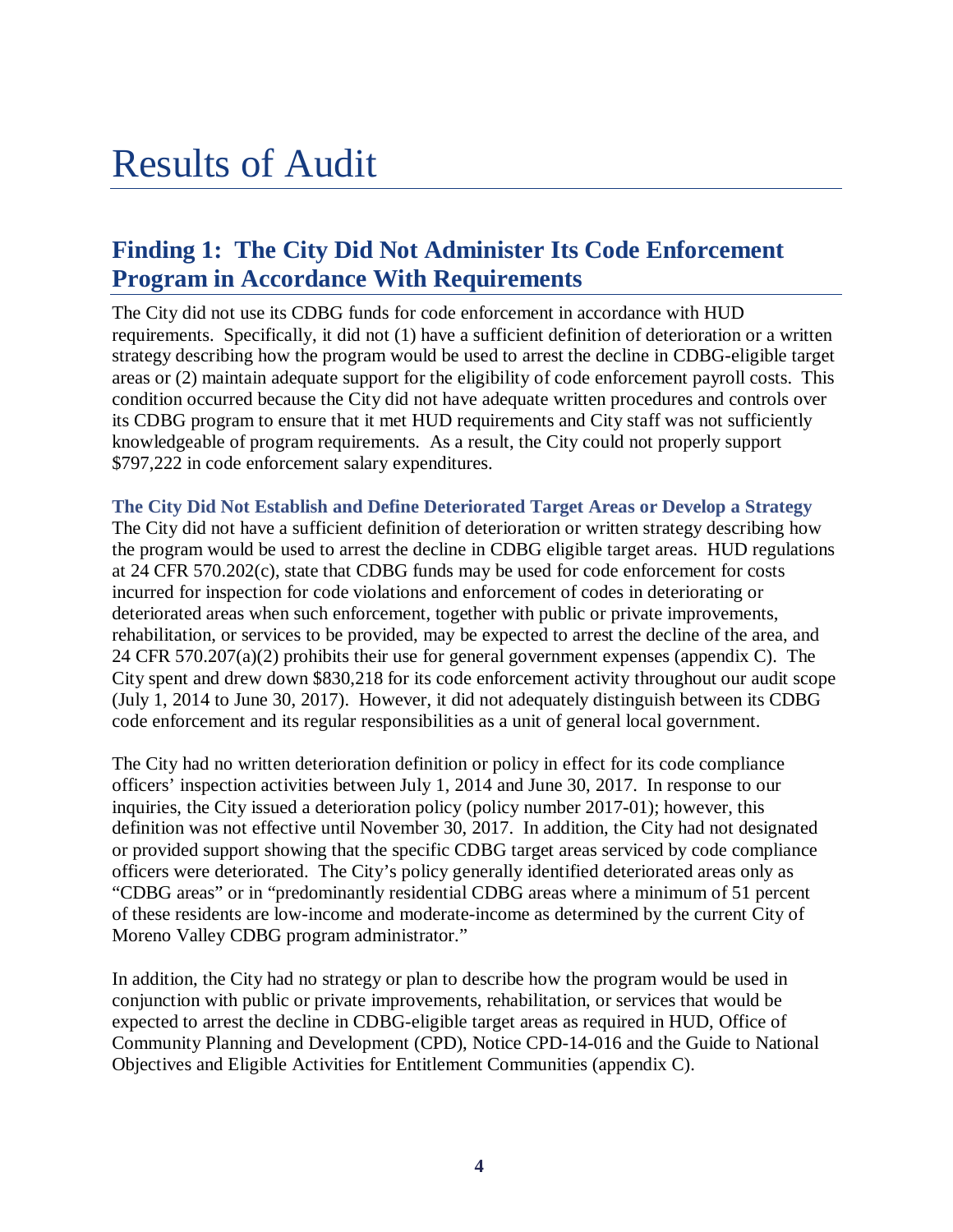The City's lack of a written deterioration definition or support that target areas were deteriorated, combined with its not establishing a strategy or plan to describe how the program would be used to arrest the decline in CDBG eligible target areas called into question the eligibility of the entire amount drawn for code enforcement.

#### **The City Did Not Adequately Support Code Enforcement Payroll Costs**

HUD regulations at 2 CFR 200.430 state that charges to Federal awards for salaries and wages must be based on records that accurately reflect the work performed and must be supported by a system of internal control, which provides reasonable assurance that the charges are accurate, allowable, and properly allocated (appendix C). The City drew down CDBG funds for code enforcement salaries and benefits amounting to \$830,218 for program years 2014, 2015, and 2016; however, it did not properly support that the costs were attributable to the program.

The City's code enforcement department designated specific code compliance officers to work only in eligible CDBG areas and charge 100 percent of their work time to the CDBG program. The City's quarterly reports showed that the officers performed community outreach activities in addition to their normal inspection activities. Although community outreach is an eligible CDBG activity, it is not eligible to be charged to the code enforcement activity budget. The code compliance officers' timesheets did not indicate the type of work activity conducted, and there was no payroll allocation of time among different CDBG activities or any other funding source. In addition, the City's daily case activity reports, which listed the daily inspection activities performed by officers, did not consistently record applicable time or indicate when community outreach was conducted. As a result, we could not determine whether the payroll charges to code enforcement represented the expense for performing eligible inspection activities or how much should have been allocated to a public service budget.

In addition, code compliance officers did not stay completely within CDBG-eligible boundaries when conducting code enforcement inspections. Our comparison of the City's mapping information detailing CDBG target-area data (such as boundaries and parameters) to the CDBG inspection addresses identified in the quarterly report (see the Scope and Methodology section) showed that during program years 2014, 2015, and 2016, <sup>1</sup> there were 840 cases worked by CDBG compliance officers that were outside CDBG-designated boundaries. There were also 136 cases with a bad or blank address.

| Fiscal<br>year | <b>Inspections</b><br>inside CDBG<br>boundary<br>(A) | <b>Inspections</b><br>with bad or<br>blank address<br><b>(B)</b> | <b>Inspections</b><br>outside CDBG<br>boundary<br>(C) | <b>Total</b><br>inspection<br>records<br>(D) | <b>Percentage of</b><br>questionable<br>inspections<br>$(B) + (C) / (D)$ |
|----------------|------------------------------------------------------|------------------------------------------------------------------|-------------------------------------------------------|----------------------------------------------|--------------------------------------------------------------------------|
| $14 - 15$      | 1,656                                                | 15                                                               | 362                                                   | 2,033                                        | 18.54%                                                                   |
| $15 - 16$      | 2,203                                                | 47                                                               | 326                                                   | 2,576                                        | 14.48%                                                                   |

 $\overline{a}$ 

<sup>&</sup>lt;sup>1</sup> Program years 2014, 2015, and 2016 correspond to the City's fiscal years: July 1, 2014, to June 30, 2015; July 1, 2015, to June 30, 2016; and July 1, 2016, to June 30, 2017, respectively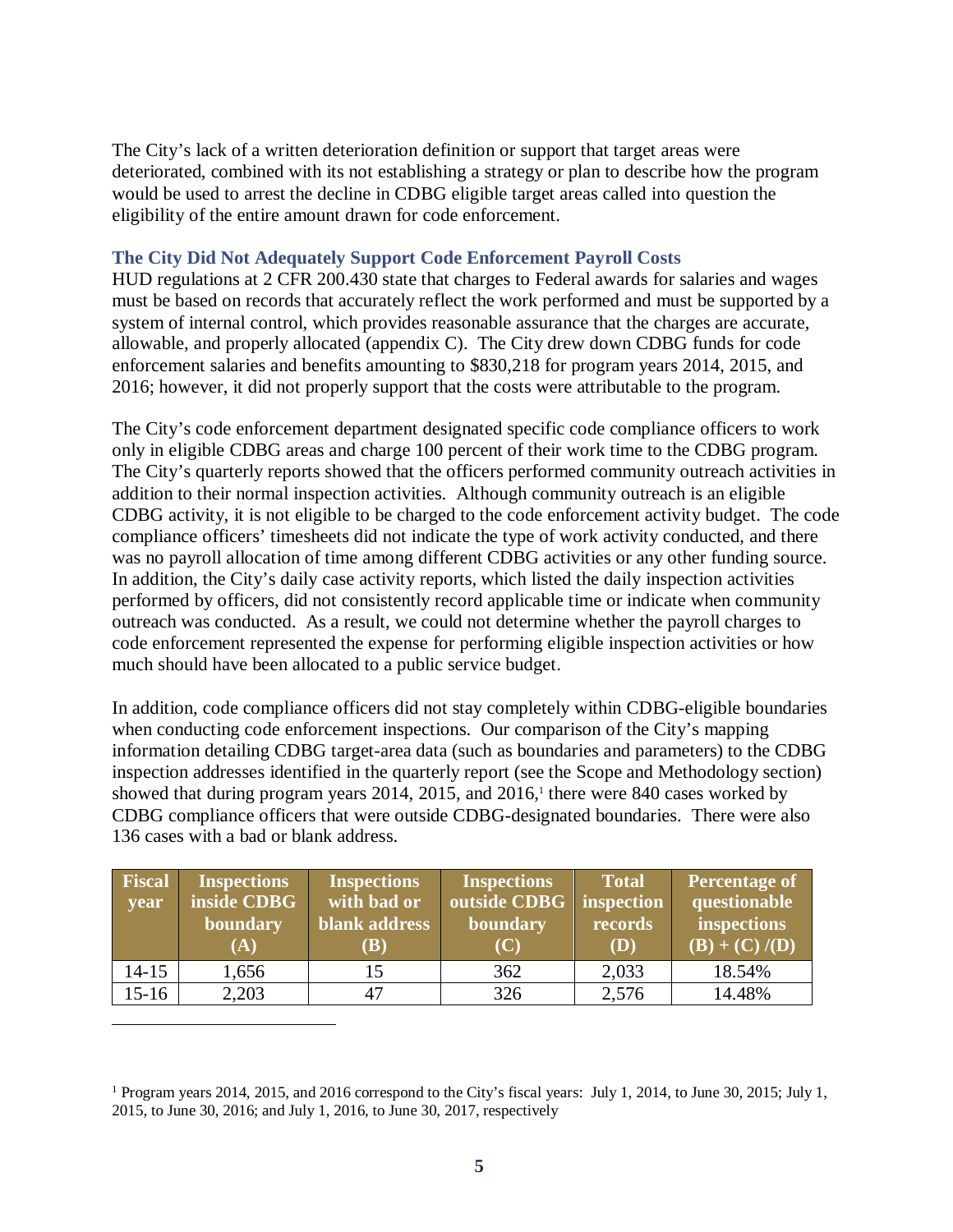| Fiscal<br>year | <b>Inspections</b><br>inside CDBG<br>boundary<br>(A) | <b>Inspections</b><br>with bad or<br>blank address<br><b>(B)</b> | Inspections <sup>1</sup><br>outside CDBG   inspection<br>boundary<br>(C) | <b>Total</b><br>records<br>(D) | Percentage of<br>questionable<br>inspections<br>$(B) + (C) / (D)$ |
|----------------|------------------------------------------------------|------------------------------------------------------------------|--------------------------------------------------------------------------|--------------------------------|-------------------------------------------------------------------|
| $16 - 17$      | 3,627                                                | 74                                                               | 152                                                                      | 3,853                          | 5.8%                                                              |
| <b>Total</b>   | 7,486                                                | 136                                                              | 840                                                                      | 8,462                          | 11.53%                                                            |

Overall, between 2014 and 2017, the City performed 11.53 percent (976 cases out of 8,462) of its code enforcement inspection activity outside CDBG areas or at locations that were not adequately identified. Although 100 percent of a code compliance officers' payroll was paid with CDBG funds, the officers conducted work activities outside eligible CDBG target areas. Since there are no hours listed on the quarterly reports indicating the amount of work time associated with the individual inspections, we could not quantify the actual costs associated with these inspections.

Finally, the City applied incorrect allocation percentages on the work logs for two code enforcement employees, thereby overstating their salaries charged to the CDBG program. Upon our inquiry, the City acknowledged that it used incorrect allocation percentages in paying salaries and repaid the program the overallocated amount of \$32,996 in CDBG grant funds in the form of a drawdown adjustment on an open project. (See appendix D for voucher amounts repaid.)

Overall, the CDBG code enforcement salary and benefits of \$797,222<sup>2</sup> were not adequately supported due to the City's not adequately identifying and separating out outreach activity and inspections performed outside CDBG-eligible areas.

#### **The City Lacked Proper Training To Administer Its CDBG Program**

 $\overline{a}$ 

The code enforcement and payroll issues discussed above occurred because code enforcement staff lacked the proper training and knowledge to administer the CDBG program. The code enforcement staff had not received specific training with respect to CDBG requirements while employed by the City. Also, the code compliance field supervisor had managed the program only since July 2017. He stated that the code enforcement staff had not received formal CDBG training but that such training would be helpful. Thus, code enforcement staff was not knowledgeable of HUD requirements related to administering and implementing (such as tracking work time and staying within eligible boundaries) the City's CDBG program.

 $^2$  Although the total payroll was \$830,218, the unsupported cost was adjusted by the \$32,996 in overallocated amounts that were later paid back by the City during the course of our audit fieldwork ( $$830,218 - $32,996 =$ 797,222).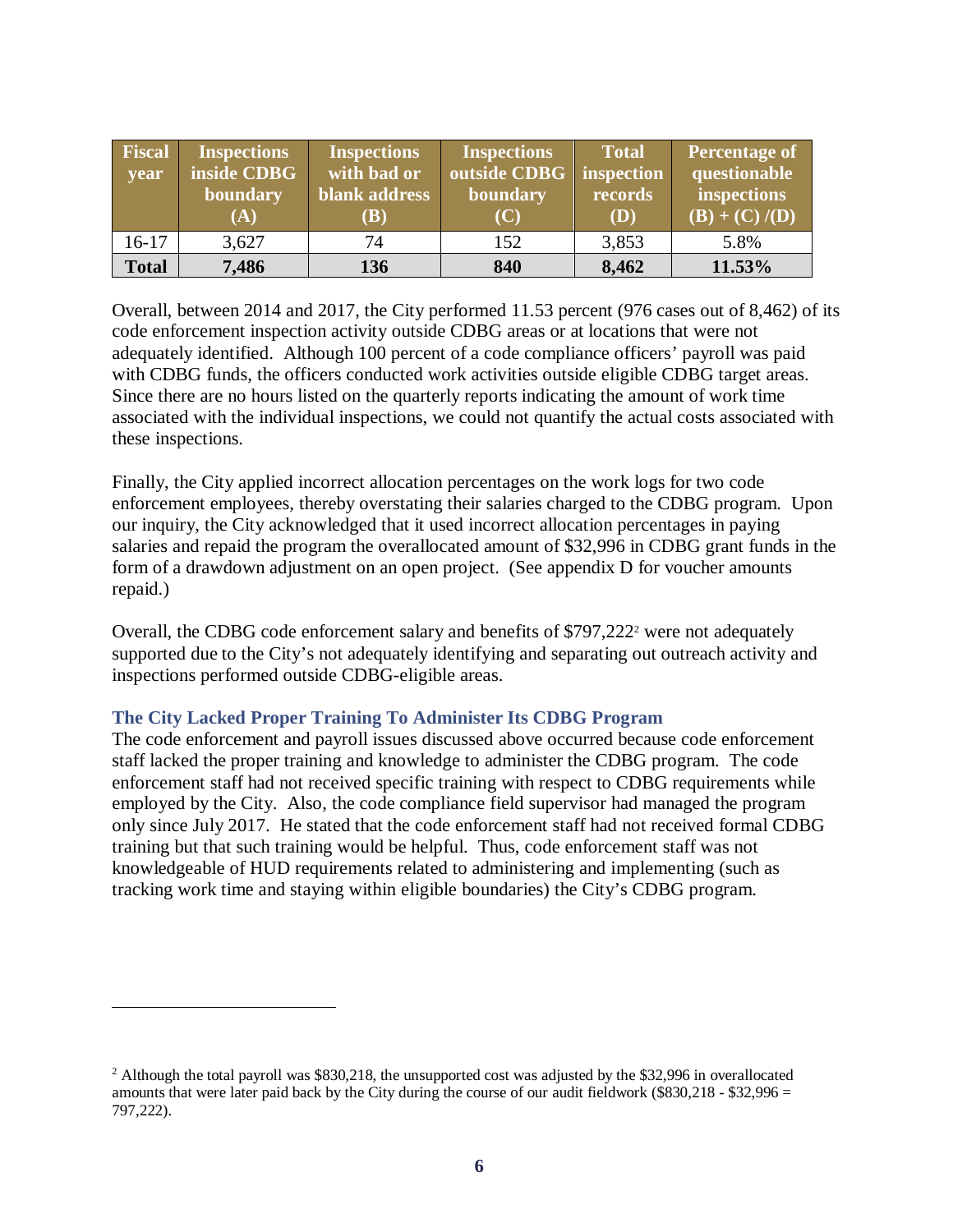#### **Conclusion**

The City did not properly develop a sufficient definition of deterioration and did not have a written strategy or plan to describe how the program would be used to arrest the decline in CDBG-eligible target areas. It also did not maintain adequate support for code enforcement payroll, as its code officers conducted inspections outside CDBG-eligible boundaries and performed non-code-enforcement activities. This condition occurred because the City did not have adequate written procedures and controls for its CDBG program to that ensure it met HUD requirements. Also, City staff did not appear to be sufficiently knowledgeable and did not have adequate training on HUD CDBG regulations or program requirements. These issues were consistent throughout the audit scope. As a result, HUD did not have adequate assurance the entire amount drawn for code enforcement salaries for program years 2014, 2015, and 2016 totaling \$797,222 was used for eligible purposes (appendix D).

#### **Recommendations**

We recommend that the Acting Director of HUD's Los Angeles Office of Community Planning and Development require the City to

- 1A. Support the \$797,222 in code enforcement costs, including meeting code enforcement and salary and benefits requirements, or repay its program from non-Federal funds.
- 1B. Develop and implement written policies and procedures to define deteriorated or deteriorating areas, which would apply to its CDBG-eligible target areas, and establish a written plan for using the program, in conjunction with public or private improvements, rehabilitation, or services, that may be expected to arrest the decline in CDBG-eligible target areas.
- 1C. Develop and implement written procedures and controls to properly track and charge code enforcement officers' costs among different CDBG activities and other funding sources.
- 1D. Provide training to code enforcement staff on HUD CDBG regulations and requirements.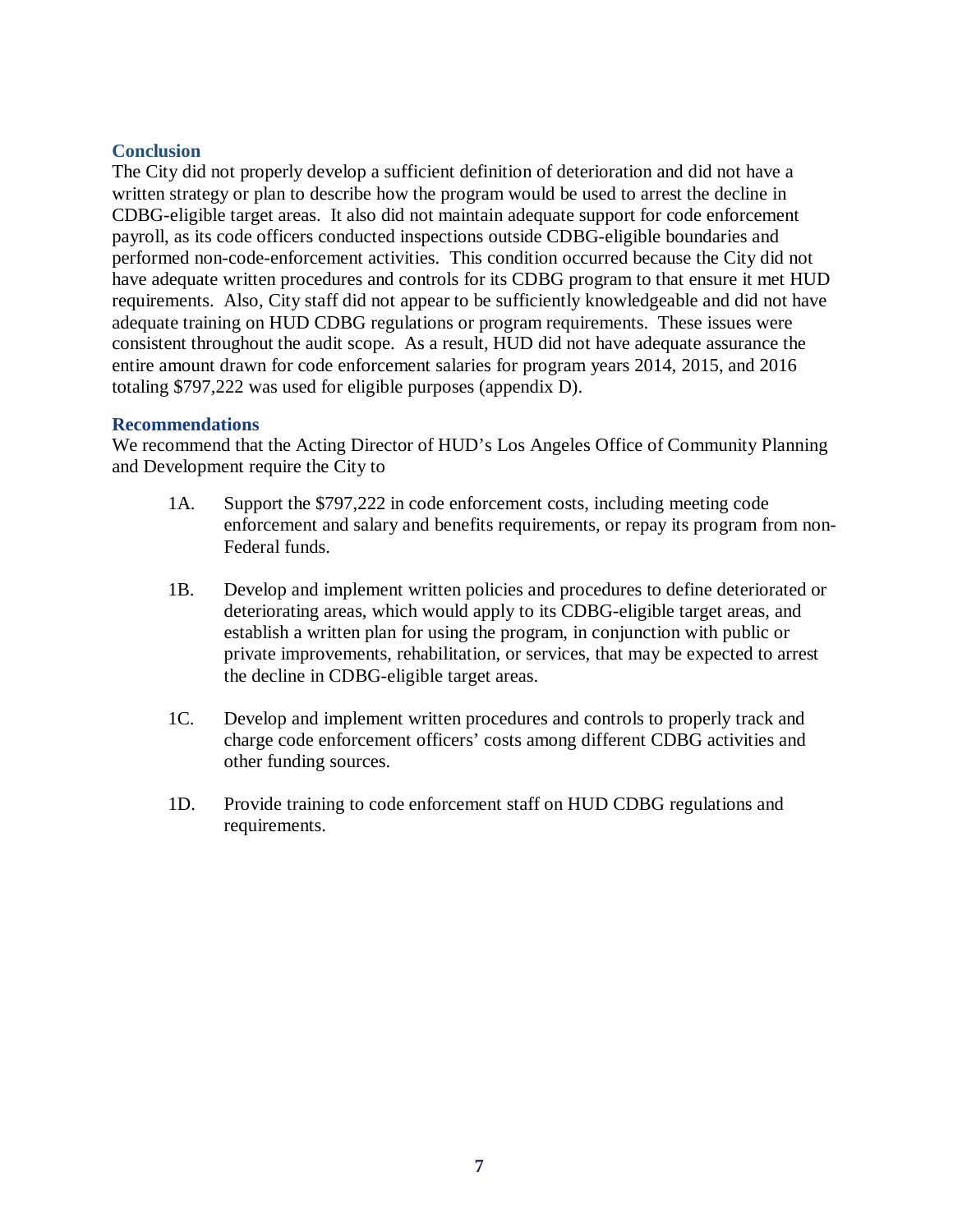## <span id="page-9-0"></span>Scope and Methodology

We performed our audit fieldwork at the City's City Hall offices located at 14177 Frederick Street, Moreno Valley, CA, from August 21, 2017, through February 22, 2018. Our audit period covered July 1, 2014, to June 30, 2017, which we expanded when necessary<sup>3</sup>.

To accomplish our objective, we

- Reviewed applicable CDBG code enforcement-related program requirements and applicable Federal regulations.
- Reviewed relevant background information, including organizational charts, grant agreements, and grant applications.
- Reviewed relevant City policies and procedures.
- Reviewed audited financial statements, consolidated and annual action plans, and consolidated annual performance evaluation reports.
- Interviewed appropriate City personnel and HUD staff.
- Reviewed HUD monitoring reports.

 $\overline{a}$ 

- Reviewed reports from the Integrated Disbursement and Information System (IDIS)<sup>4</sup> and Line of Credit Control System (LOCCS)<sup>5</sup> to obtain CDBG disbursement information for the period tested.
- Reviewed drawdowns (vouchers) and supporting documentation for sampled program expenditures.
- Reviewed code enforcement program definition requirements for deterioration and to verify whether the program was used in conjunction with public or private improvement,

<sup>&</sup>lt;sup>3</sup> Code enforcement activities for grant years 2012 and 2013 had amounts expended and drawn within our audit period, in program year 2014.

<sup>4</sup> IDIS is a web-based computer application that provides financial disbursement, tracking, and reporting activities for the CPD formula grant. It enables HUD grantees to draw down program funds and report on the activities and accomplishments outlined in the consolidated plan.

<sup>&</sup>lt;sup>5</sup> LOCCS is HUD's primary grant disbursement system, handling disbursements for most HUD programs.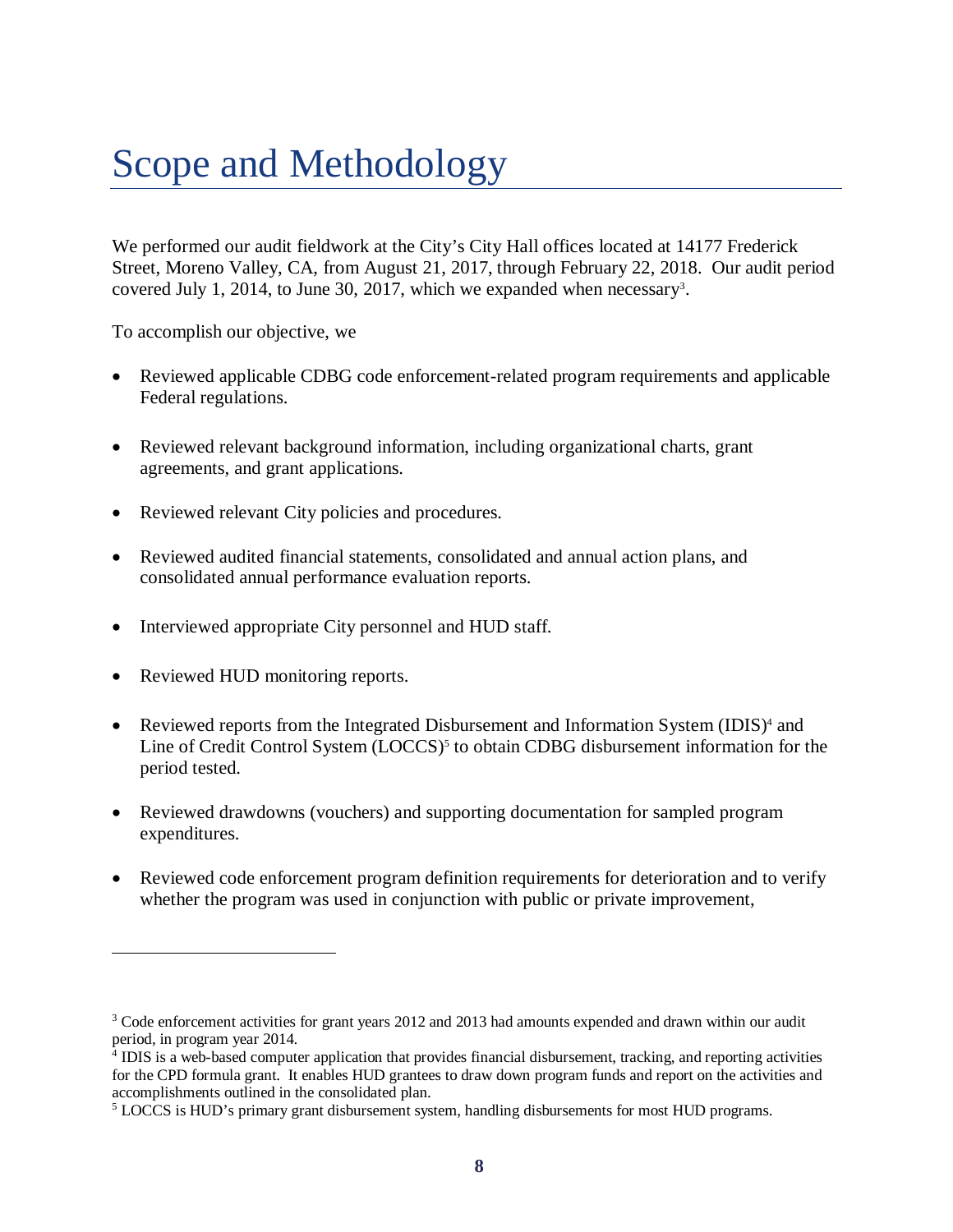rehabilitation, or services that would be expected to arrest the decline in CDBG-eligible target areas.

- Reviewed and verified the Geographic Information System (GIS) mapping for the City and determined whether code compliance officers performed inspections in CDBG-eligible target areas. The City provided GIS mapping information detailing CDBG target-area data (such as data on boundaries and parameters) on the CDBG inspection addresses identified in the quarterly report and also provided Excel files of the quarterly reports, specifying the addresses inspected by code compliance officers. We geocoded the information provided by the City and generated data files and maps that would be used to identify whether code enforcement officers provided inspections inside and outside CDBG-eligible target areas. We determined that between fiscal years 2014 and 2017, there were 840 cases worked by CDBG compliance officers that were outside CDBG-designated boundaries. There were also 136 cases with problem records, in which the addresses could not be geocoded because the information contained a bad or blank address or it could be geocoded only to the zip code level and not to an actual street level.
- Reviewed the City's program income records.

#### Sampling Information

The audit universe consisted of nine vouchers amounting to \$830,218 in drawdowns made for code enforcement salaries and benefits during program years 2014, 2015, and 2016 (July 1, 2014, through June 30, 2017). Overall, we selected a nonstatistical audit sample, choosing four code enforcement vouchers containing the highest draw amounts for each program year between 2014 and 2016. There were no other material non-salary and benefit code enforcement costs in our audit universe. Our audit results were limited to the vouchers in our sample and cannot be projected to the universe; however, the consistent issues with the code enforcement payroll costs, discussions with City staff, and the lack of adequate policies and procedures resulted in our questioning all code enforcement salary and benefit draws for the audit period.

The total amount of all four CDBG code enforcement vouchers chosen for review for the audit was \$654,435. (See the table in appendix D.)

We determined that data contained in source documentation provided by the City agreed with data contained in IDIS and LOCCS. We, therefore, assessed the computer data to be sufficiently reliable for our use during the audit.

We conducted the audit in accordance with generally accepted government auditing standards. Those standards require that we plan and perform the audit to obtain sufficient, appropriate evidence to provide a reasonable basis for our findings and conclusions based on our audit objective(s). We believe that the evidence obtained provides a reasonable basis for our findings and conclusions based on our audit objective.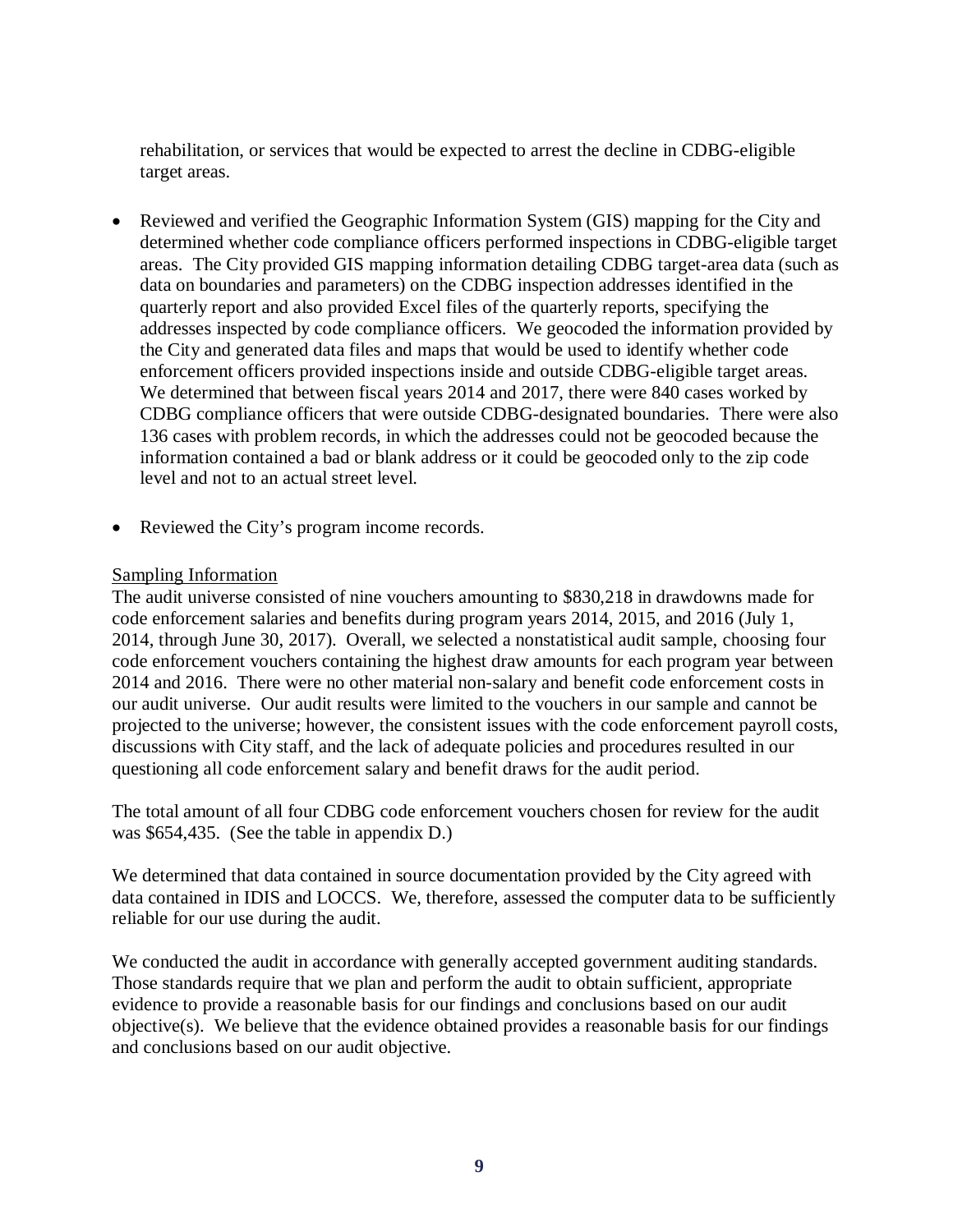## <span id="page-11-0"></span>Internal Controls

Internal control is a process adopted by those charged with governance and management, designed to provide reasonable assurance about the achievement of the organization's mission, goals, and objectives with regard to

- effectiveness and efficiency of operations,
- reliability of financial reporting, and
- compliance with applicable laws and regulations.

Internal controls comprise the plans, policies, methods, and procedures used to meet the organization's mission, goals, and objectives. Internal controls include the processes and procedures for planning, organizing, directing, and controlling program operations as well as the systems for measuring, reporting, and monitoring program performance.

#### **Relevant Internal Controls**

We determined that the following internal controls were relevant to our audit objective:

- Effectiveness and efficiency of program operations Implementation of policies and procedures to ensure that program funds are used for eligible purposes.
- Reliability of financial information Implementation of policies and procedures to reasonably ensure that relevant and reliable information is obtained to adequately support program expenditures.
- Compliance with applicable laws and regulations Implementation of policies and procedures to ensure compliance with applicable HUD rules and requirements.

We assessed the relevant controls identified above.

A deficiency in internal control exists when the design or operation of a control does not allow management or employees, in the normal course of performing their assigned functions, the reasonable opportunity to prevent, detect, or correct (1) impairments to effectiveness or efficiency of operations, (2) misstatements in financial or performance information, or (3) violations of laws and regulations on a timely basis.

#### **Significant Deficiencies**

Based on our review, we believe that the following items are significant deficiencies:

• The City lacked adequate controls, including written policies and procedures, to define deteriorated areas and plan to arrest the decline in CDBG-eligible areas in accordance with HUD requirements (finding 1).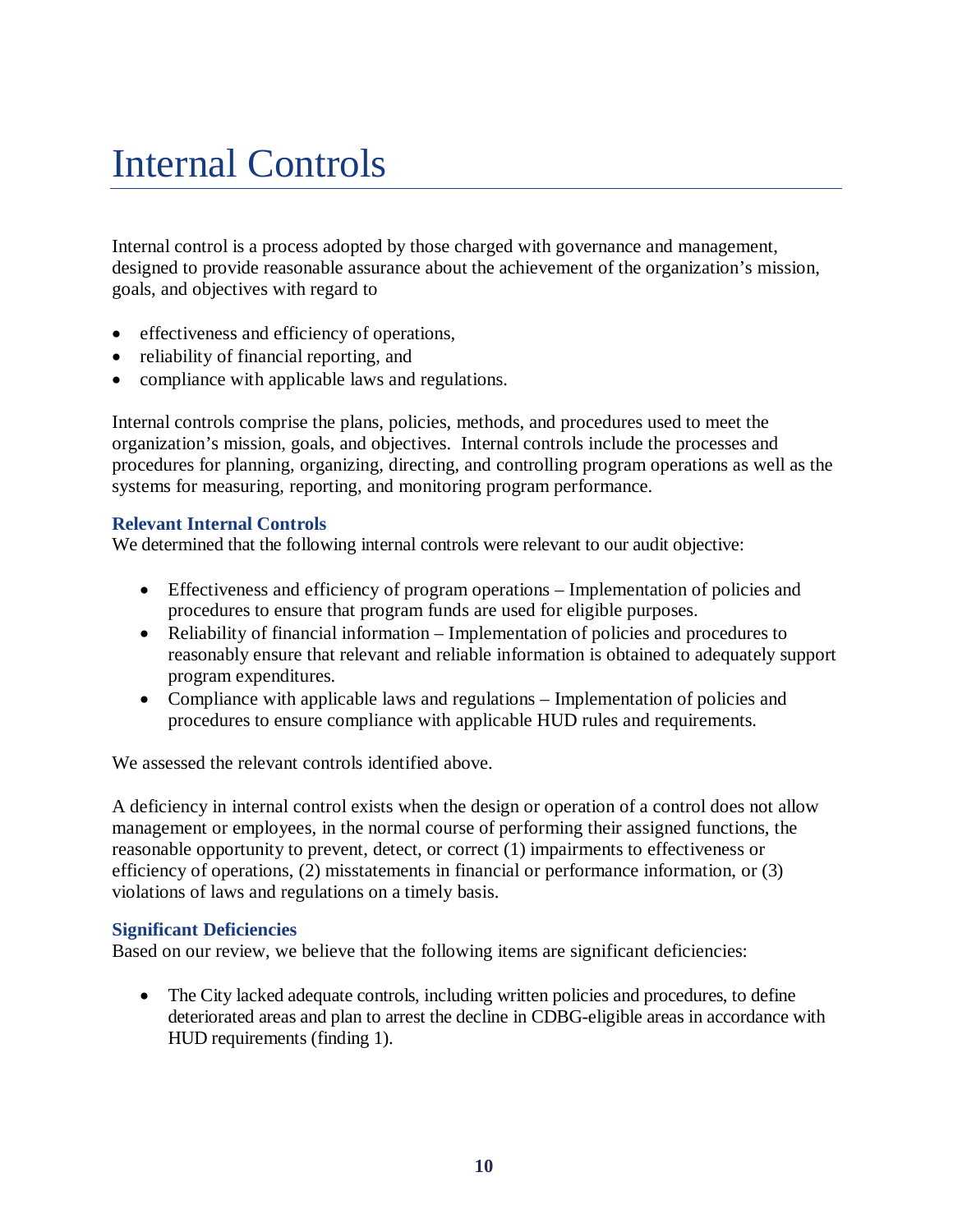• The City did not have sufficient controls to ensure that eligible and reliable information was obtained to adequately support CDBG code enforcement salaries and benefits in accordance with HUD requirements (finding 1).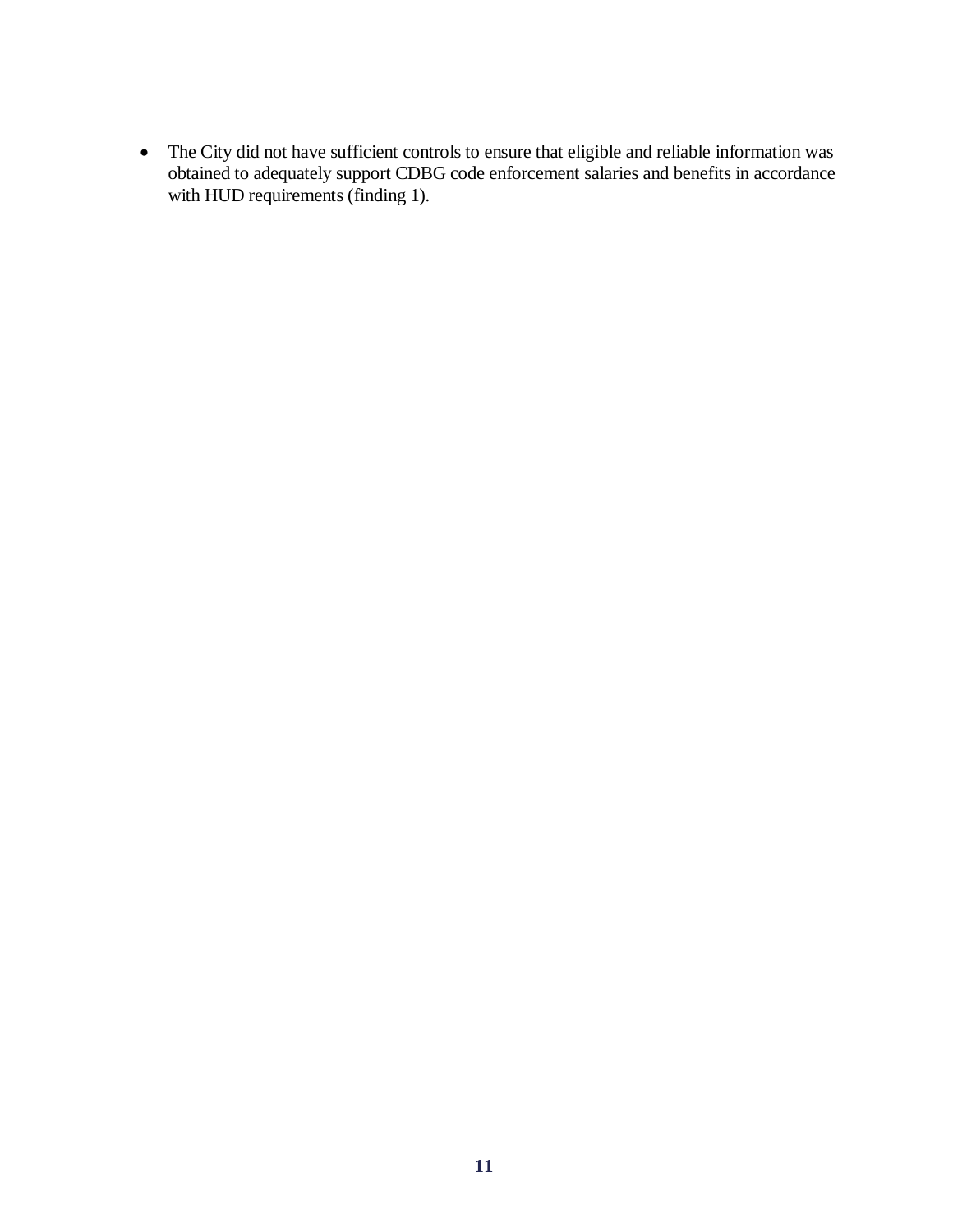## <span id="page-13-0"></span>Appendixes

### <span id="page-13-1"></span>**Appendix A**

| Schedule of Ouestfolied Costs   |                       |  |  |  |
|---------------------------------|-----------------------|--|--|--|
| <b>Recommendation</b><br>number | <b>Unsupported 1/</b> |  |  |  |
| 1 A                             | 797,222               |  |  |  |
| <b>Total</b>                    | 797,222               |  |  |  |

#### **Schedule of Questioned Costs**

1/ Unsupported costs are those costs charged to a HUD-financed or HUD-insured program or activity when we cannot determine eligibility at the time of the audit. Unsupported costs require a decision by HUD program officials. This decision, in addition to obtaining supporting documentation, might involve a legal interpretation or clarification of departmental policies and procedures. The unsupported amount in this case includes \$797,222 in code enforcement costs having no supporting documentation for work hours charged to the code enforcement budget; no consistent duration of time recorded for inspection activities; inspections occurring outside CDBG-eligible boundaries; and an insufficient deterioration definition, with the City's having no set program strategy, working in conjunction with CDBG code enforcement, to arrest the decline in deteriorated areas. (See appendix D.)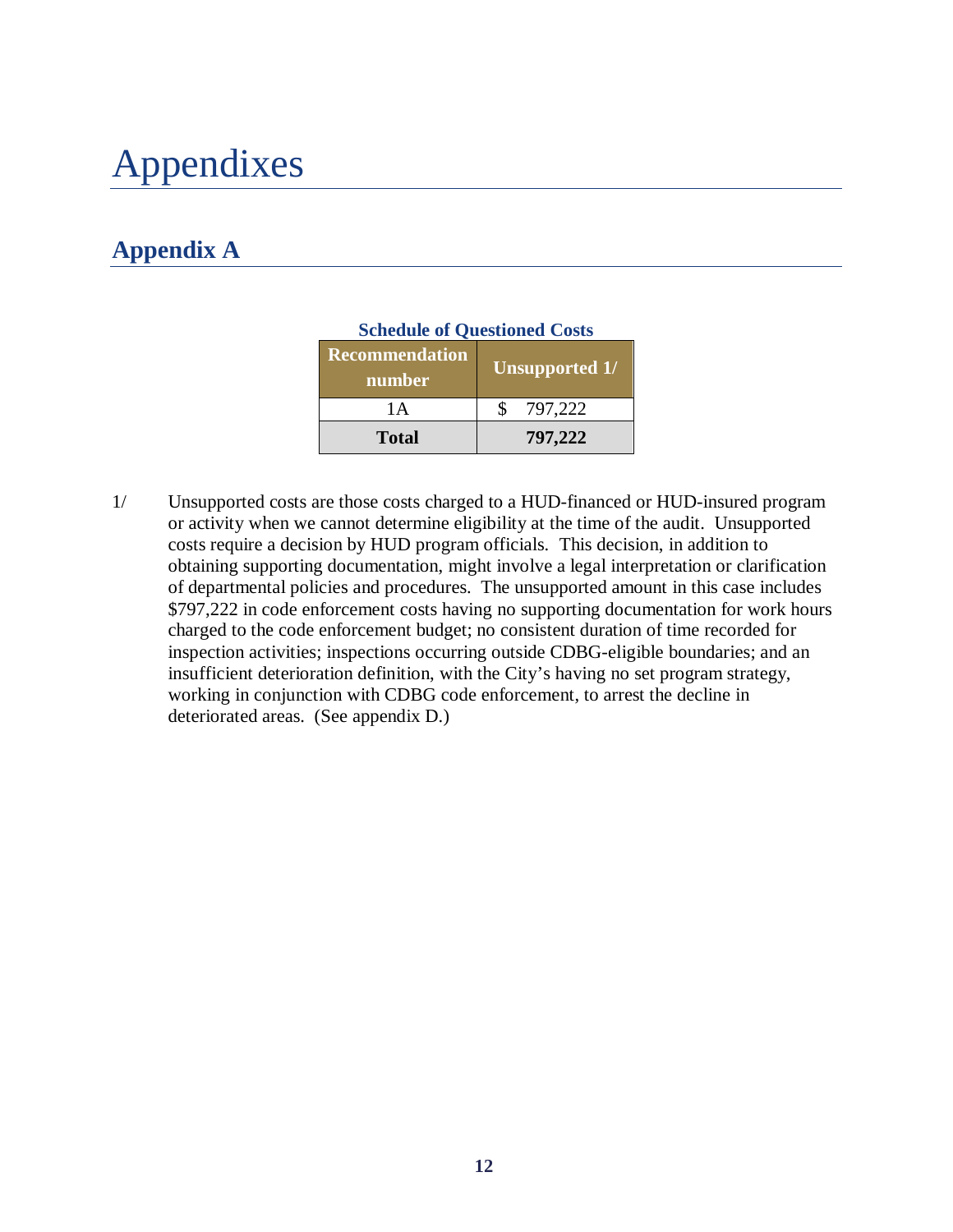### **Appendix B**

#### <span id="page-14-0"></span>**Auditee Comments and OIG's Evaluation**

#### **Ref to OIG Evaluation**

#### **Auditee Comments**

|           | TEL: 951.413.3021<br>14177 FREDERICK<br>FAX: 951.413.3096<br>P.O.BC                                                                                                                                                                                                                                                                                                                                                                                                                                                                                                                                                                                                                                                              |
|-----------|----------------------------------------------------------------------------------------------------------------------------------------------------------------------------------------------------------------------------------------------------------------------------------------------------------------------------------------------------------------------------------------------------------------------------------------------------------------------------------------------------------------------------------------------------------------------------------------------------------------------------------------------------------------------------------------------------------------------------------|
|           | MORENO VALLEY, CA 925<br>WWW.MOVAL.ORG<br>DREAM                                                                                                                                                                                                                                                                                                                                                                                                                                                                                                                                                                                                                                                                                  |
|           | April 11, 2018                                                                                                                                                                                                                                                                                                                                                                                                                                                                                                                                                                                                                                                                                                                   |
|           | Tanya E. Schulze<br>Regional Inspector General for Audit<br>300 N. Los Angeles Street, Suite 4070<br>Los Angeles, CA 90012                                                                                                                                                                                                                                                                                                                                                                                                                                                                                                                                                                                                       |
|           | Re: OIG Audit of Moreno Valley CDBG - Response                                                                                                                                                                                                                                                                                                                                                                                                                                                                                                                                                                                                                                                                                   |
|           | Dear Ms. Schulze.                                                                                                                                                                                                                                                                                                                                                                                                                                                                                                                                                                                                                                                                                                                |
| Comment 1 | We appreciate the time you took in meeting with us to discuss the U.S. Department of Housing and<br>Urban Developments (HUD) Office of Inspector General's (OIG) draft audit report on the recently<br>completed audit of the City's Community Development Block Grant (CDBG) funds and Code<br>Enforcement program. We have taken the observations and recommendations included in the draft<br>report as an opportunity to re-enforce the City's current activities and to improve our administration<br>of the CDBG program and the recipients so that those funds may continue to be appropriately used<br>for the betterment of our community.                                                                              |
| Comment 2 | As the City has been conducting internal reviews and audits of the programs over the past couple<br>years, which has led to new policies, procedures, and practices, we are further encouraged by the<br>additional input and review from HUD to assure we are continuing to evolve our programs to remain<br>within compliance of the ongoing adjustments from HUD. We would also like to note that although<br>there have been changes and improvements in the recent years by the City, due to the time period of<br>the audit conducted, many of these changes may not be recognized as part of your review efforts.<br>The City of Moreno Valley respectfully submits the following responses to the draft audit report for |
|           | the Audit Finding: The City did not administer its code enforcement program in accordance with<br>requirements.                                                                                                                                                                                                                                                                                                                                                                                                                                                                                                                                                                                                                  |
| Comment 3 | Through the City's prior annual CDBG applications, the City has required that applicants shall<br>comply with all Federal and City policies and requirements affecting the CDBG program.<br>Additionally within the City, the Recipient Department/Division shall comply with all policies,<br>guidelines, and requirements of 24 CFR (Code of Federal Regulations) Part 570, effective<br>September 1988; and Uniform Administrative Requirements 2 CFR 200, as applicable and as<br>amended, as they relate to the acceptance and use of federal funds.                                                                                                                                                                        |
| Comment 4 | Based on other needs of the City and an evaluation of current Code Enforcement resources, the City<br>is reviewing the funding provided through CDBG and working toward the elimination of CDBG<br>funding for this program beginning in Fiscal Year 2018/19. As such, it should be noted that<br>implementation of certain findings may not apply to future CDBG allocations as there will not be                                                                                                                                                                                                                                                                                                                               |
|           | FINANCIAL & MANAGEMENT SERVICES DEPARTMENT                                                                                                                                                                                                                                                                                                                                                                                                                                                                                                                                                                                                                                                                                       |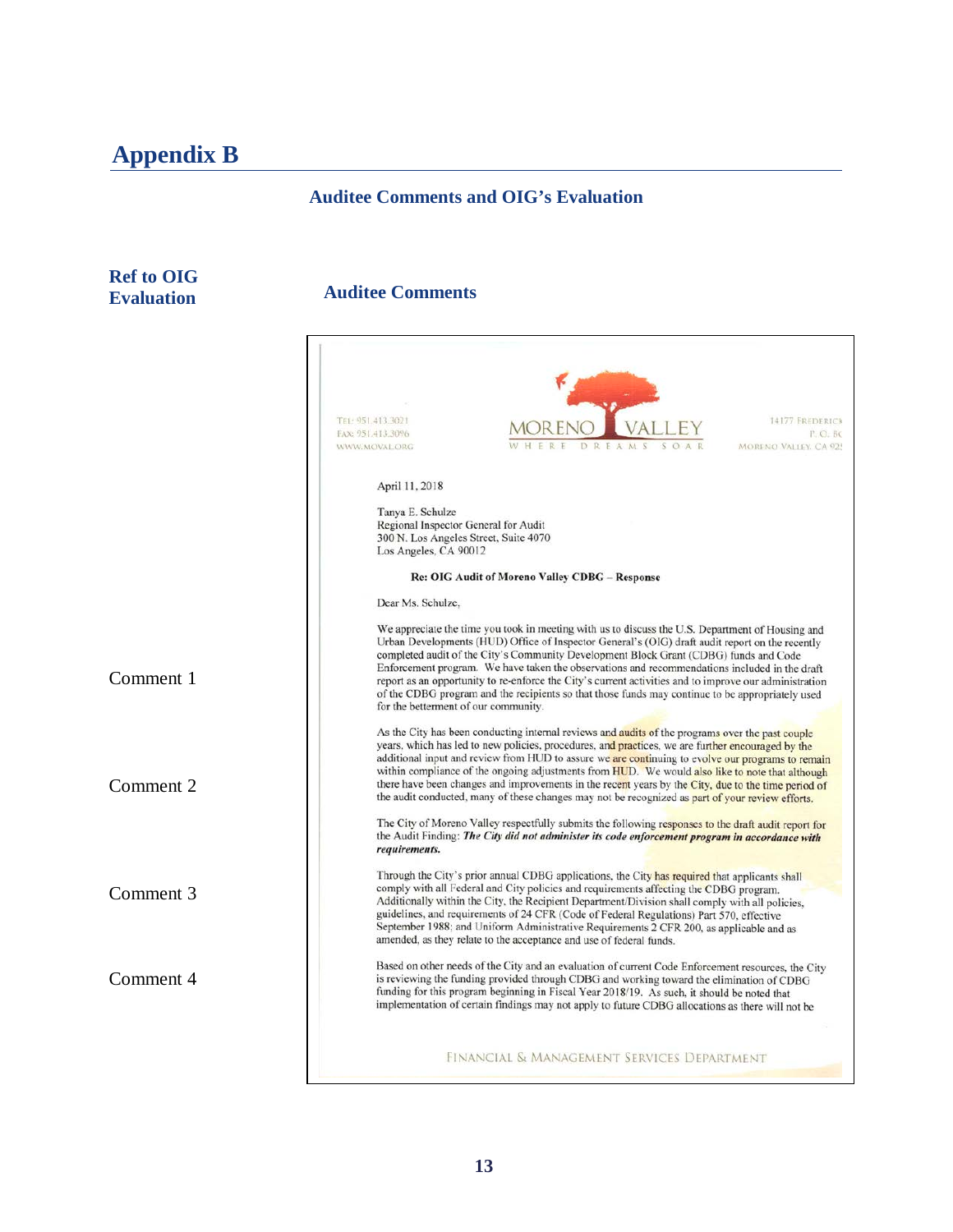#### **Auditee Comments and OIG's Evaluation**

**Ref to OIG 40 Auditee Comments Evaluation** Comment 4 any funding provided to the Code Enforcement program. Although, if the City should ever elect in the future to fund the Code Enforcement programs through CDBG, the City and the Recipient Department/Division will fully implement the policies, procedures, and training as recommended by HUD and as required per the funding agreement with the City. RESPONSE TO: THE CITY DID NOT ESTABLISH AND DEFINE DETERIORATED TARGET AREAS OR DEVELOP A **STRATEGY** Per the City's agreement, the Recipient Department/Division has certified that the activity(ies) Comment 5 carried out under the agreement will meet and comply with the National Objectives as defined in 24 CFR 570.200-570.209. Based on feedback from the Code Enforcement Division, the City issued a deterioration policy effective November 30, 2017 and based on review of this policy by HUD, Code Enforcement staff is currently revising the policy to encompass a further definition of deteriorated as it pertains to the CDBG target areas. We understand that the local HUD's Los Angeles Office of Community Planning and Development will be contacting the City following the distribution of the final audit report. We look forward to working directly with the office to provide any additional explanation requested to clarify that the CDBG target areas serviced are considered deteriorated. RESPONSE TO: THE CITY DID NOT ADEQUATELY SUPPORT CODE ENFORCEMENT PAYROLL COSTS Per the City's agreement, the Recipient Department/Division shall comply with all policies. guidelines, and requirements of 24 CFR Part 570, effective September 1988; and Uniform Comment 6 Administrative Requirements 2 CFR 200, as applicable and as amended, as they relate to the acceptance and use of federal funds under this Agreement. Through the Code Enforcement's standard practices, the program shall continue to document and maintain work logs to properly record both the time and specific activities conducted by Code Enforcement. Through the specific feedback provided by HUD, we will work with the Los Angeles Office of Community Planning and Development to provide the additional documentation requested to further identify and separate out any outreach activities and inspections performed outside the CDBG eligible areas. As per the recommended actions, this additional documentation may provide the support to establish eligibility for prior Code Enforcement expenditures of CDBG funds. RESPONSE TO: THE CITY LACKED PROPER TRAINING TO ADMINISTER ITS CDBG PROGRAM Through the City's prior annual CDBG applications, the City has required that applicants shall Comment 3 comply with all Federal and City policies and requirements affecting the CDBG program. Additionally, the Recipient Department/Division shall comply with all policies, guidelines, and requirements of 24 CFR Part 570, effective September 1988; and Uniform Administrative Requirements 2 CFR 200, as applicable and as amended, as they relate to the acceptance and use of federal funds under this Agreement. Beginning with FY 2018/19, the City will no longer provide funding for Code Enforcement activities through CDBG. If the City re-establishes funding for Code Enforcement through CDBG, Comment 4the City will require all code enforcement staff and code enforcement supervisors/management to receive specific training with respect to CDBG requirements as a part of any future application for or allocation of CDBG funds for Code Enforcement. Any established training program may be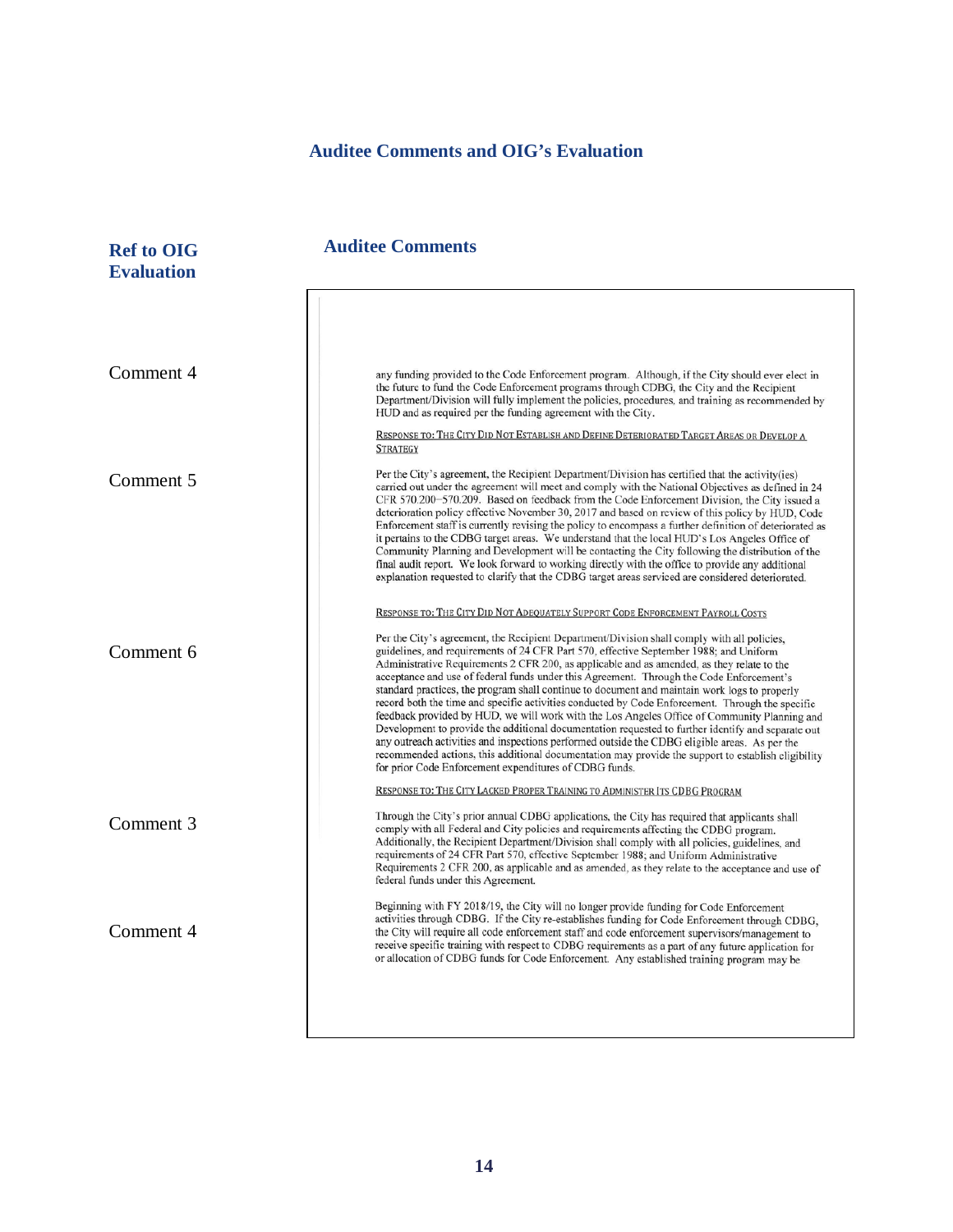#### **Auditee Comments and OIG's Evaluation**

**Ref to OIG 40 Auditee Comments Evaluation** submitted for review to the Los Angeles Office of Community Planning and Development prior to implementation to assure compliance with the CFR. We understand that the local HUD's Los Angeles Office of Community Planning and Development will be contacting the City following the distribution of the final audit report. We look forward to working directly with the office to provide the additional supporting documentation to support the Comment 7Code Enforcement payroll costs and additional explanation to clarify that the CDBG target areas serviced are considered deteriorated. Through these future discussions and additional documentation, we hope to work constructively with HUD to resolve any items through these nonfinancial means and resolve any outstanding items. The City shall also continue its current practice to require applicants and recipients of Federal funds to comply with all Federal and City policies and requirements affecting the CDBG program and will work diligently with HUD to assure future compliance. Once again, we appreciate the opportunity to review and respond to the findings of the HUD OIG report. Sincerely, Thomas M. DeSantis City Manager William Vasquez, Director, Office of Community Planning and Development, 9DD Cc: Ebony Madyun, Program Manager, Office of Comm. Planning and Development, 9DDM2 Ray Brewer, Los Angeles Field Officer Director, 9DMA Allen Brock, Assistant City Manager, City of Moreno Valley Marshall Eyerman, Chief Financial Officer, City of Moreno Valley Dena Heald, Financial Operations Division Manager, City of Moreno Valley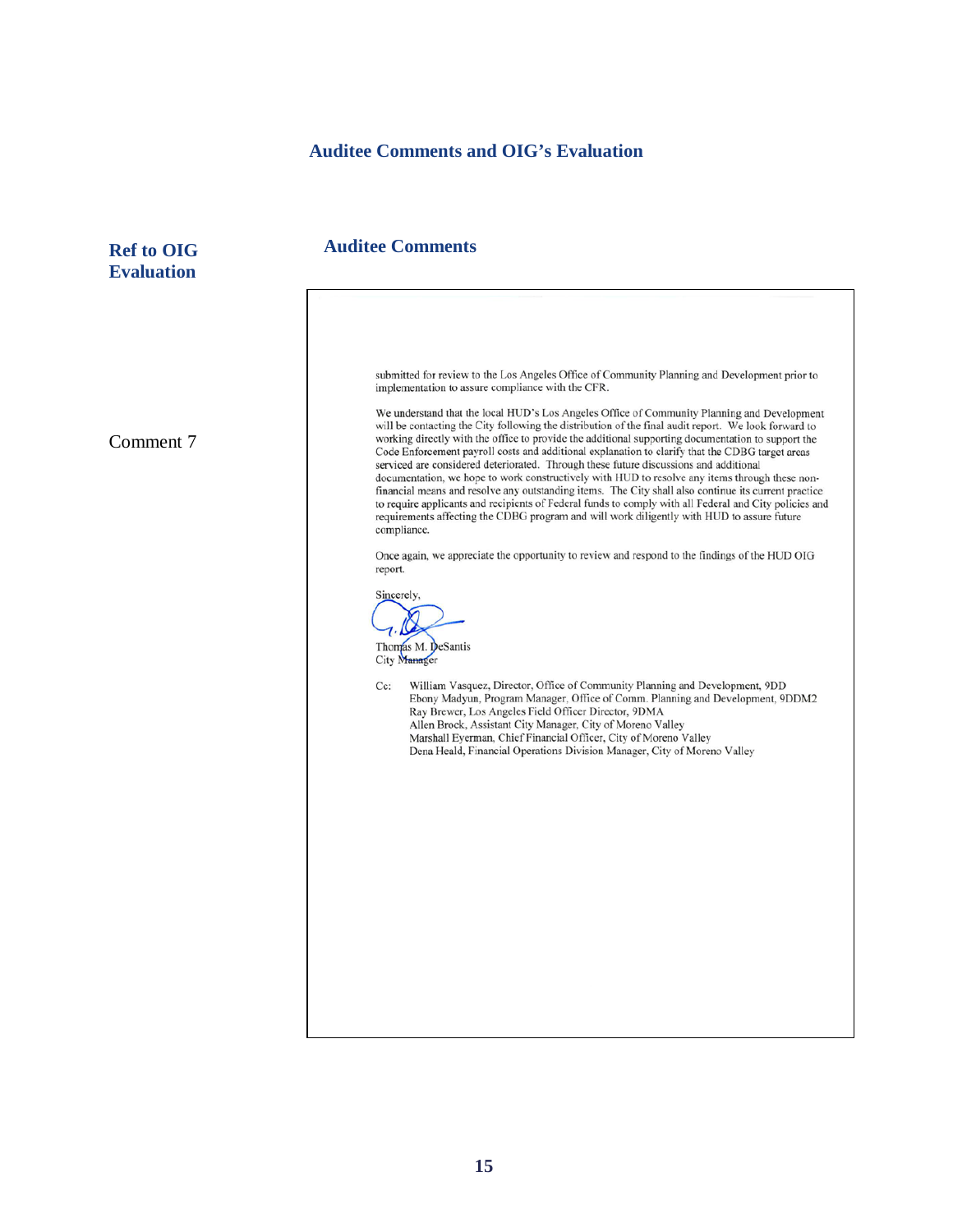#### **OIG Evaluation of Auditee Comments**

- Comment 1 We appreciate the City considering the report and recommendations as an opportunity to improve its administration of the CDBG program.
- Comment 2 The City claimed it made changes and improvements in recent years to the Code Enforcement program that were not recognized by OIG's review efforts. We acknowledge that the City has made efforts to change its policies and procedures for the program; however, these changes occurred only after our audit inquires. For instance, the City had no definition of deterioration during the audit period and only developed a deterioration policy after we began asking questions about the City's definition. In addition, the City still did not support that CDBG target areas were deteriorated or have a written strategy describing how the program would be used to arrest the decline in CDBG eligible target areas. These issues continued because code enforcement staff lacked the proper training to administer the CDBG program. We therefore continue to recommend that the City implement written policies and procedures to sufficiently define deteriorated areas and establish a written plan for how the program would be used to arrest the decline in CDBG eligible target areas.
- Comment 3 We acknowledge the City's commitment to comply with policies and requirements affecting the CDBG program, specifically, having recipient Department/Divisions within the City comply with all policies, guidelines, and requirements under 24 CFR Part 570 and Uniform Administrative Requirements under 2CFR 200, as they relate to the acceptance and use of Federal funds.
- Comment 4 We acknowledge that the City plans to work towards the elimination of future CDBG funding for the Code Enforcement program beginning in fiscal year 2018- 2019. Should this take place, the City will have the opportunity to work with HUD concerning the continued applicability of the specific recommendations during the audit resolution process. We recognize that the City's plans to implement written policies, procedures, and training should the City fund the Code Enforcement department with CDBG funding in the future.
- Comment 5 We recognize the City's efforts to revise its current deterioration policy (effective November 30, 2017) and further amend the policy's definition of deterioration as it pertains to CDBG target areas. Moreover, we reiterate our recommendation for the City to establish and implement a written plan for using the program, in conjunction with public or private improvements, rehabilitation, or services, that may be expected to arrest the decline in CDBG-eligible target areas.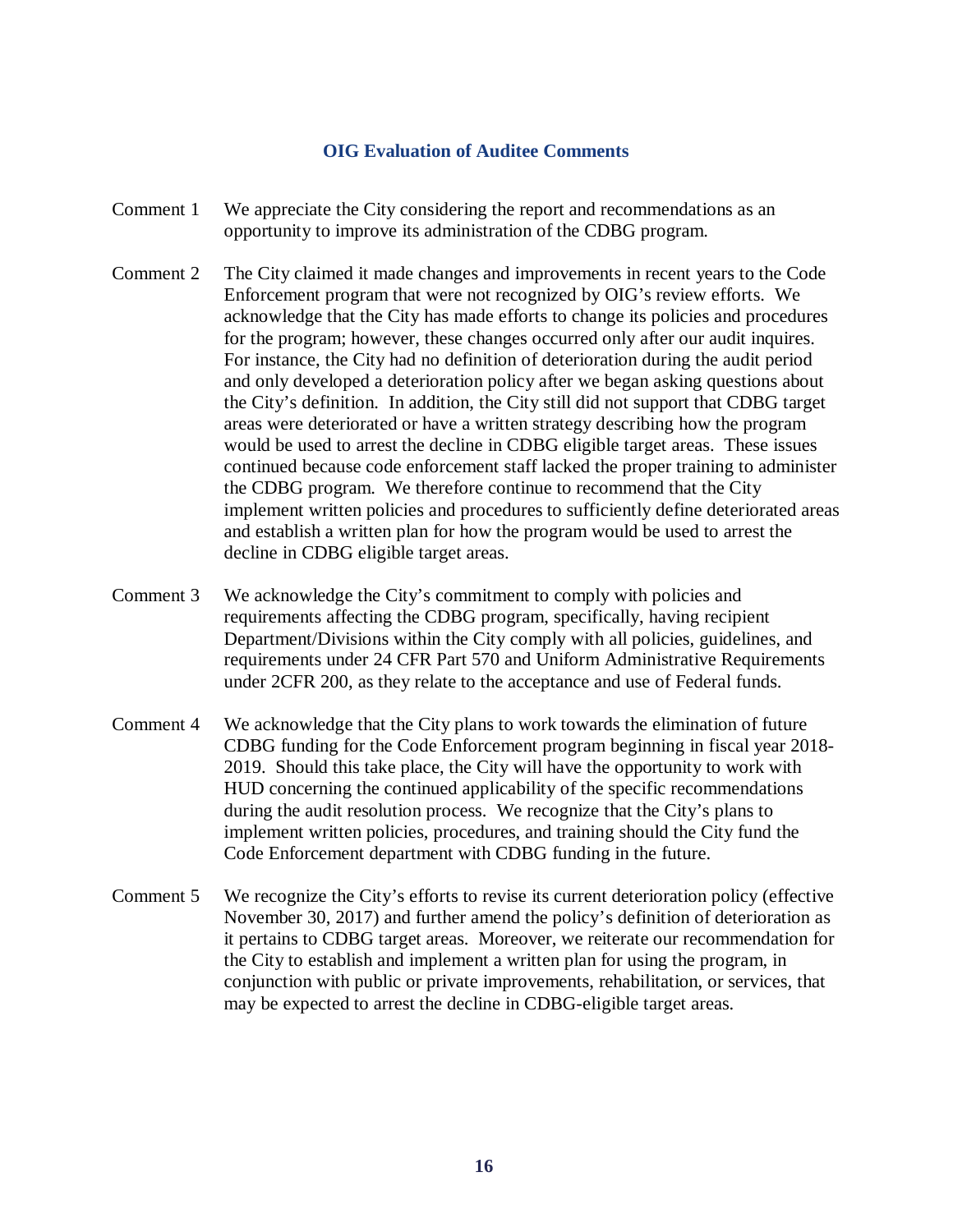- Comment 6 We acknowledge the City's willingness to work with HUD to provide documentation to identify and separate out any outreach activities and for inspections performed outside CDBG eligible areas. However, we continue to maintain that the documentation (time sheets, work logs, and quarterly reports) must accurately reflect the work performed and provide reasonable assurance that code enforcement charges are accurate, allowable, and properly allocated.
- Comment 7 We appreciate the City's commitment to working with HUD to address the report recommendations during the audit resolution process.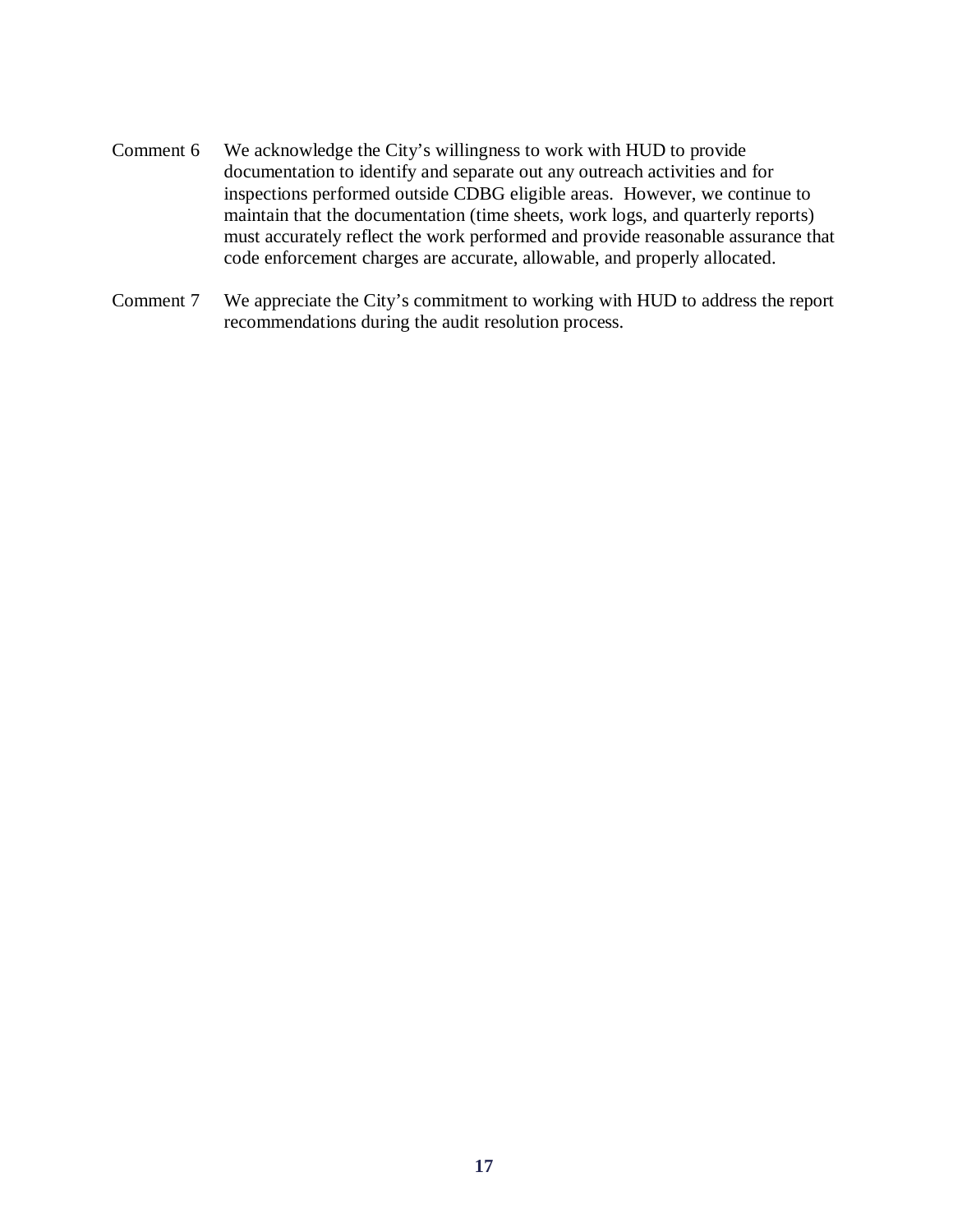### <span id="page-19-0"></span>**Appendix C**

#### **Criteria**

#### **24 CFR 570.202(c), Code enforcement**

Costs incurred for inspection for code violations and enforcement of codes (e.g., salaries and related expenses of code enforcement inspectors and legal proceedings, but not including the cost of correcting the violations) in deteriorating or deteriorated areas when such enforcement together with public or private improvements, rehabilitation, or services to be provided may be expected to arrest the decline of the area.

#### **24 CFR 570.207(a)(2)**

*General government expenses.* Except as otherwise specifically authorized in this subpart or under 2 CFR part 200, subpart E, expenses required to carry out the regular responsibilities of the unit of general local government are not eligible for assistance under this part.

### **HUD Notice CPD-14-016, Use of CDBG Funds for Code Enforcement Activities**

#### **V. National Objectives for Code Enforcement**

#### **A. Low and Moderate Income Area Benefit**

Code enforcement activities may meet the national objective of benefit to low and moderate income persons on an area basis under § 570.208(a)(1) (for Entitlements)…when carried out in deteriorated or deteriorating areas and when carried out in conjunction with public or private improvements, rehabilitation, or services that may be expected to arrest the deterioration of the area.

#### **IX. Recordkeeping Requirements**

- states that when carrying out CDBG-assisted code enforcement activities, the grantee should maintain records that include a description of the conditions of the areas in which CDBG funds are used for code enforcement, demonstrating that these areas meet the state local law definition of deteriorated/deteriorating.
- Grantees should maintain salary records (salaries, benefits, and timesheets) of code enforcement inspectors being paid with CDBG funds and a description of all areas they are responsible for inspecting.

#### **CDBG Guide to National Objectives & Eligible Activities for Entitlement Communities, L/M [low-moderate] Income Area Benefit**

The code enforcement is targeted at a deteriorated or deteriorating area delineated by the grantee and:

- (1) At least 51% (or less if the upper quartile applies) of the residents of the area are L/M income persons; and
- (2) The code enforcement, together with public improvements, rehabilitation, and services to be provided, may be expected to arrest the decline of the area.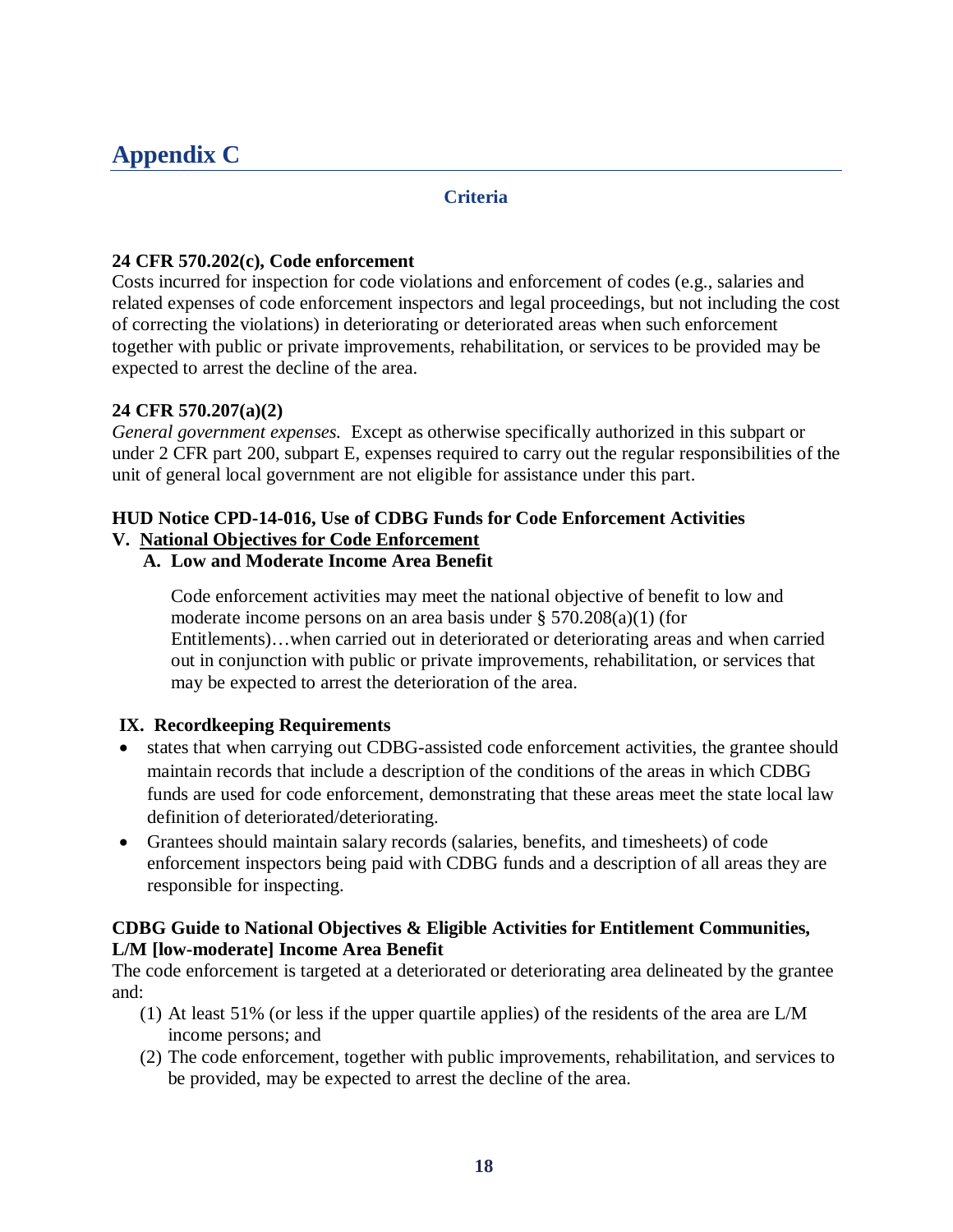#### **2 CFR 200.430 Compensation—personal services**

- (a) *General.* Compensation for personal services includes all remuneration, paid currently or accrued, for services of employees rendered during the period of performance under the Federal award, including but not necessarily limited to wages and salaries. Compensation for personal services may also include fringe benefits which are addressed in § 200.431 Compensation— fringe benefits. Costs of compensation are allowable to the extent that they satisfy the specific requirements of this part, and that the total compensation for individual employees:
	- (1) Is reasonable for the services rendered and conforms to the established written policy of the non-Federal entity consistently applied to both Federal and non-Federal activities;
	- (2) Follows an appointment made in accordance with a non-Federal entity's laws and/or rules or written policies and meets the requirements of Federal statute, where applicable; and
	- (3) Is determined and supported as provided in paragraph (i) of this section, Standards for Documentation of Personnel Expenses, when applicable.

(b) *Reasonableness.* Compensation for employees engaged in work on Federal awards will be considered reasonable to the extent that it is consistent with that paid for similar work in other activities of the non-Federal entity. In cases where the kinds of employees required for Federal awards are not found in the other activities of the non-Federal entity, compensation will be considered reasonable to the extent that it is comparable to that paid for similar work in the labor market in which the non-Federal entity competes for the kind of employees involved.

#### **2 CFR 200.430, Compensation-personal services (h)(8)(i)** *Standards for Documentation Personnel Expenses*

(1) Charges to Federal awards for salaries and wages must be based on records that accurately reflect the work performed. These records must:

- (i) Be supported by a system of internal control which provides reasonable assurance that the charges are accurate, allowable, and properly allocated.
- (ii) Be incorporated into the official records of the non-Federal entity.

(vii) Support the distribution of the employee's salary or wages among specific activities or cost objectives if the employee works on more than one Federal award; a Federal award and non-Federal award; an indirect cost activity and a direct cost activity; two or more indirect activities which are allocated using different allocation bases; or an unallowable activity and a direct or indirect cost activity.

(8) For a non-Federal entity where the records do not meet the standards described in this section, the Federal government may require personnel activity reports, including prescribed certifications, or equivalent documentation that support the records as required in this section.